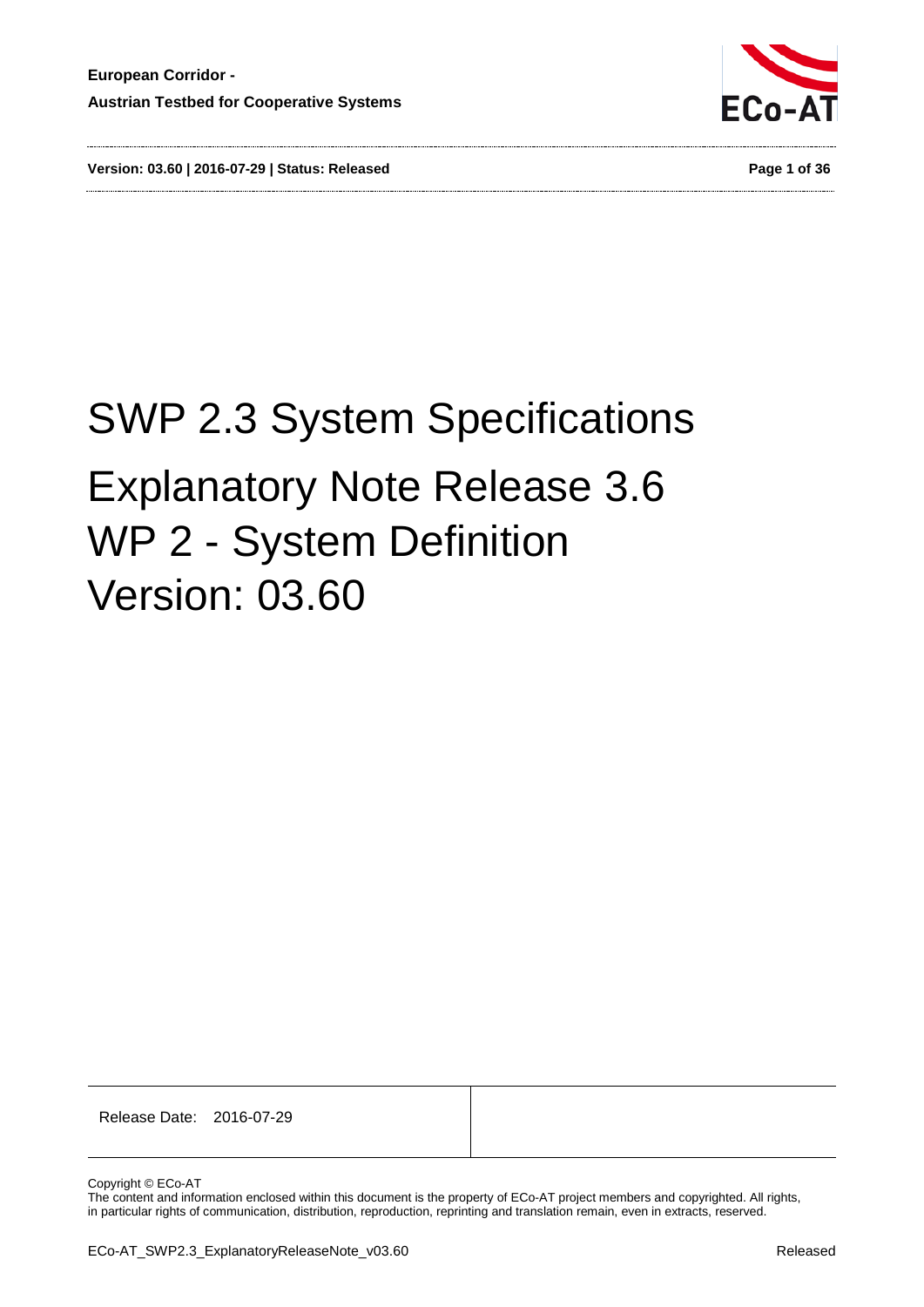

**Version: 03.60 | 2016-07-29 | Status: Released Page 2 of 36**

# **Overview of changes**

| No.            | <b>Version</b> | <b>Status</b> | Date                                | <b>Type of Change</b>         |  |  |  |
|----------------|----------------|---------------|-------------------------------------|-------------------------------|--|--|--|
| $\overline{1}$ | 01.00          | Released      | 2014-11-27                          | <b>First Release</b>          |  |  |  |
| 2              | 02.00          | Released      | 2015-03-18                          | <b>Second Release</b>         |  |  |  |
| 3              | 03.00          | Released      | l2015-07-15<br><b>Third Release</b> |                               |  |  |  |
| $\overline{4}$ | 03.10          | Released      | l2015-09-23                         | Third Release - Update        |  |  |  |
| 5              | 03.50          | Released      | 2016-04-29                          | Third Release - Second Update |  |  |  |
| l6             | 03.60          | Released      | l2016-07-29                         | Third Release - Third Update  |  |  |  |

<span id="page-1-0"></span>*Table 1: Document History*

Reference to the status and version administration:

# **Status**:

| In progress | the document is currently in editing mode                                                       |
|-------------|-------------------------------------------------------------------------------------------------|
| Released    | the document has been checked and released by quality assurance; it can only be modified if the |
|             | version number is updated.                                                                      |

### **Versions**:

Takes place in two stages. Released documents receive the next highest integral version number. 00.01, 00.02 etc. Not released versions, with the status in progress 01, 02, etc. Released version with the status released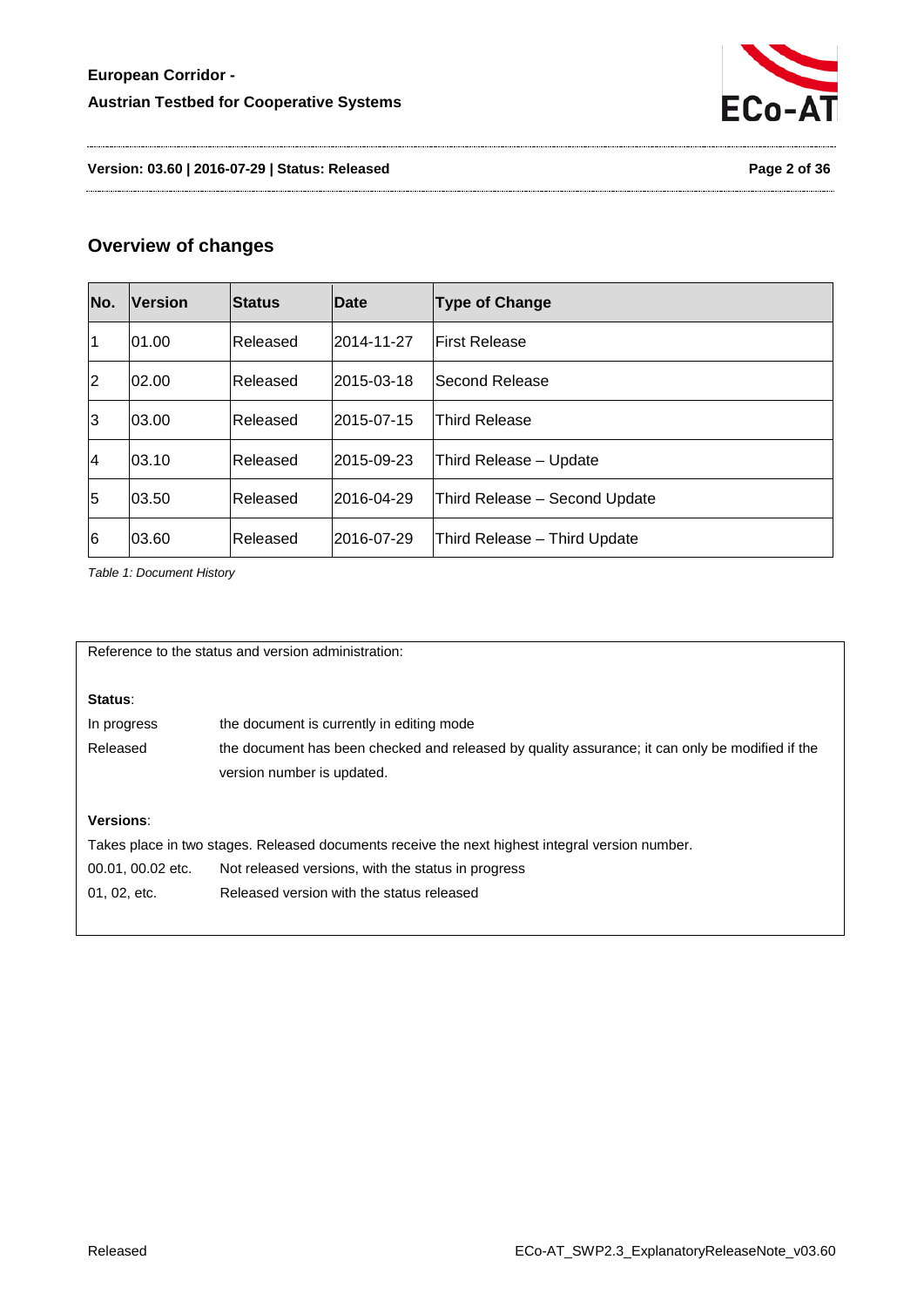

Version: 03.60 | 2016-07-29 | Status: Released

# **Table of contents**

| $\mathbf{1}$            |  |
|-------------------------|--|
| 1.1                     |  |
| 1.2                     |  |
| 1.3                     |  |
| $\mathbf{2}$            |  |
| 3                       |  |
| $\overline{\mathbf{4}}$ |  |
| 4.1                     |  |
| 4.2                     |  |
| 4.3                     |  |
| 4.4                     |  |
| 4.5                     |  |
| 4.6                     |  |
| 4.7                     |  |
| 4.8                     |  |
| 4.9                     |  |
| 4.10                    |  |
| 4.11                    |  |
| 4.12                    |  |
| 4.13                    |  |
| 4.14                    |  |
| 4.15                    |  |
| 4.16                    |  |
| 4.17                    |  |
| 4.18                    |  |
| 4.19                    |  |
| 4.20                    |  |
| 4.21                    |  |
| 4.22                    |  |
| 4.23                    |  |
| 4.24                    |  |
| 4.25                    |  |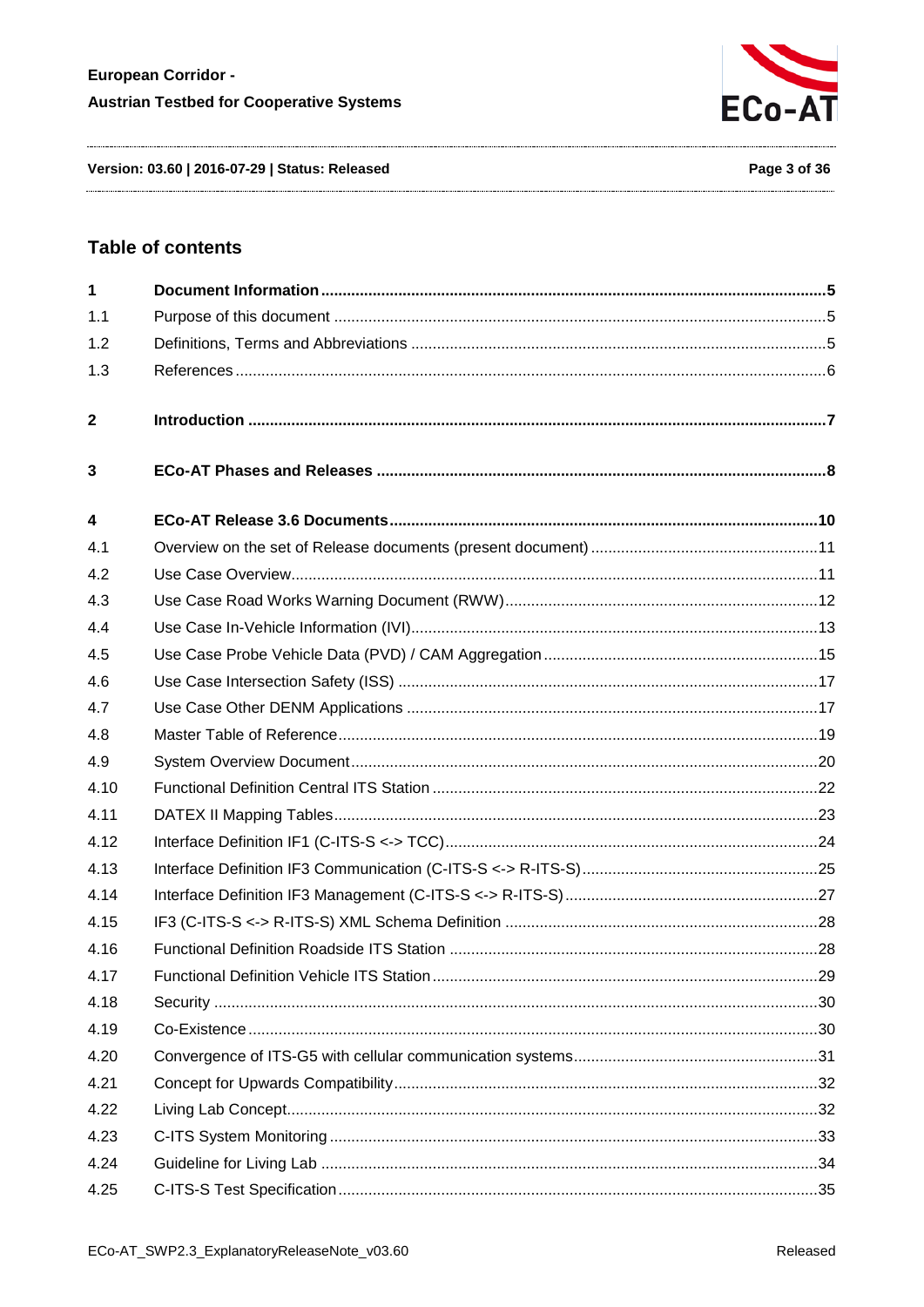

### **Version: 03.60 | 2016-07-29 | Status: Released Page 4 of 36**

| <b>List of Tables</b> |  |
|-----------------------|--|
| 4.29                  |  |
|                       |  |
|                       |  |
|                       |  |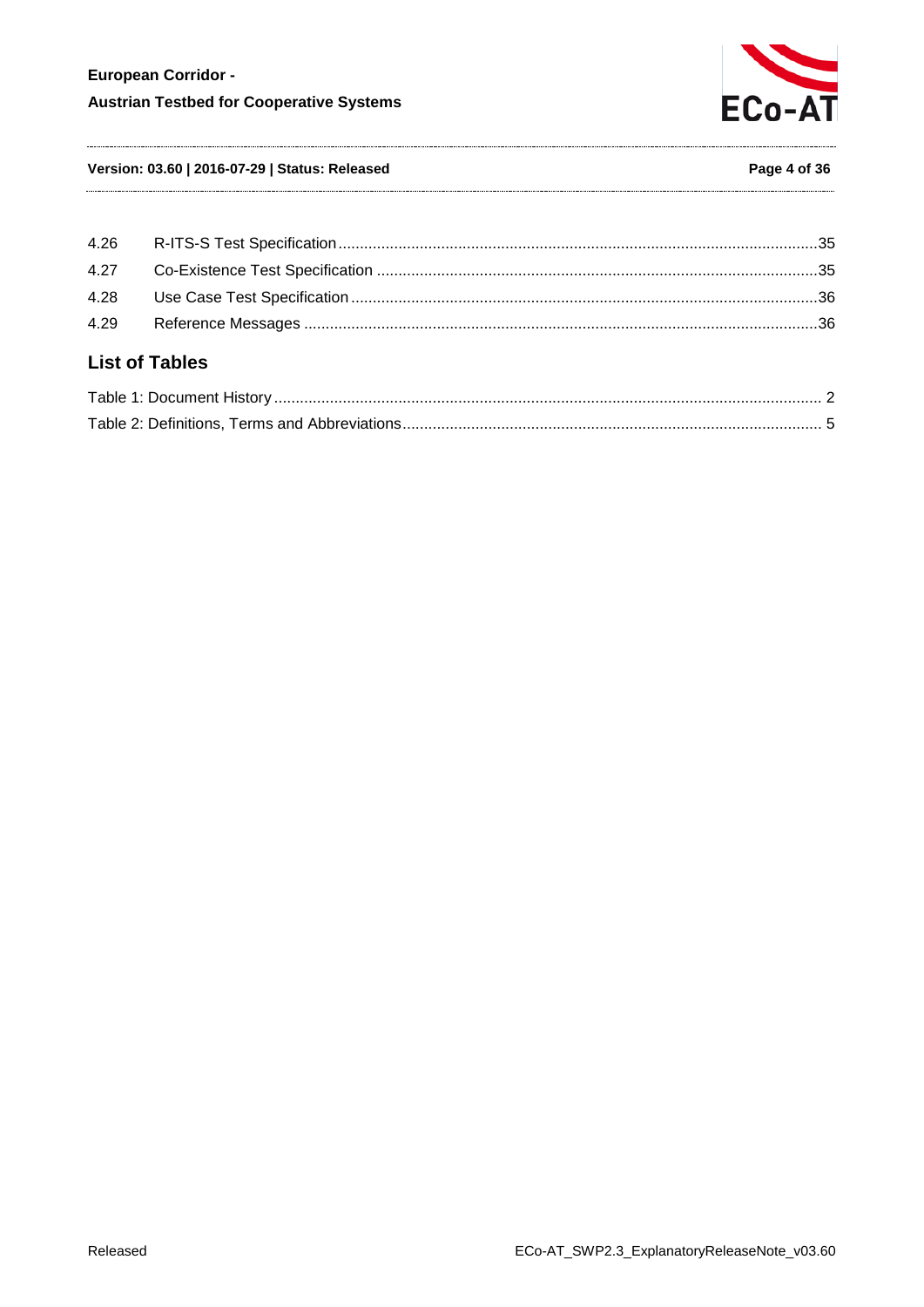

# <span id="page-4-1"></span><span id="page-4-0"></span>**1 Document Information**

# **1.1 Purpose of this document**

This explanatory note and document contains a general introduction to the ECo-AT project and the ECo-AT Living Lab and describes, which documents and deliverables belong to Release 3.6 of ECo-AT and what has changed in regard to previous releases.

| <b>Abbreviation / Term</b> | <b>Definition</b>                                                                                                                                                                                                                                                                                        |
|----------------------------|----------------------------------------------------------------------------------------------------------------------------------------------------------------------------------------------------------------------------------------------------------------------------------------------------------|
| AG                         | Amsterdam Group – co-operation of C2C-CC, CEDR, ASECAP & POLIS for<br>European roll-out of Cooperative ITS                                                                                                                                                                                               |
| C-ITS                      | Cooperative ITS - C-ITS is a "subset of overall ITS that communicates and<br>shares information between ITS stations to give advice or facilitate actions<br>with the objective of improving safety, sustainability, efficiency and comfort<br>beyond the scope of stand-alone systems" (ISO/TR 17465-1) |
| <b>ISS</b>                 | <b>Intersection Safety</b>                                                                                                                                                                                                                                                                               |
| <b>ITS</b>                 | Intelligent Transport Systems - systems that use information and<br>communication technology to improve transport systems                                                                                                                                                                                |
| <b>IVI</b>                 | In-Vehicle Information                                                                                                                                                                                                                                                                                   |
| <b>MAP</b>                 | Message to convey local, detailed network topology in specific areas, as<br>specified in ISO/PDTS 19091                                                                                                                                                                                                  |
| MIF                        | <b>Multimodal Information</b>                                                                                                                                                                                                                                                                            |
| <b>PVD</b>                 | Probe Vehicle Data                                                                                                                                                                                                                                                                                       |
| <b>RWW</b>                 | Road Works Warning                                                                                                                                                                                                                                                                                       |
| <b>SPAT</b>                | Signal Phase & Timing                                                                                                                                                                                                                                                                                    |
| <b>WP</b>                  | Work Package                                                                                                                                                                                                                                                                                             |

### <span id="page-4-2"></span>**1.2 Definitions, Terms and Abbreviations**

<span id="page-4-3"></span>*Table 2: Definitions, Terms and Abbreviations*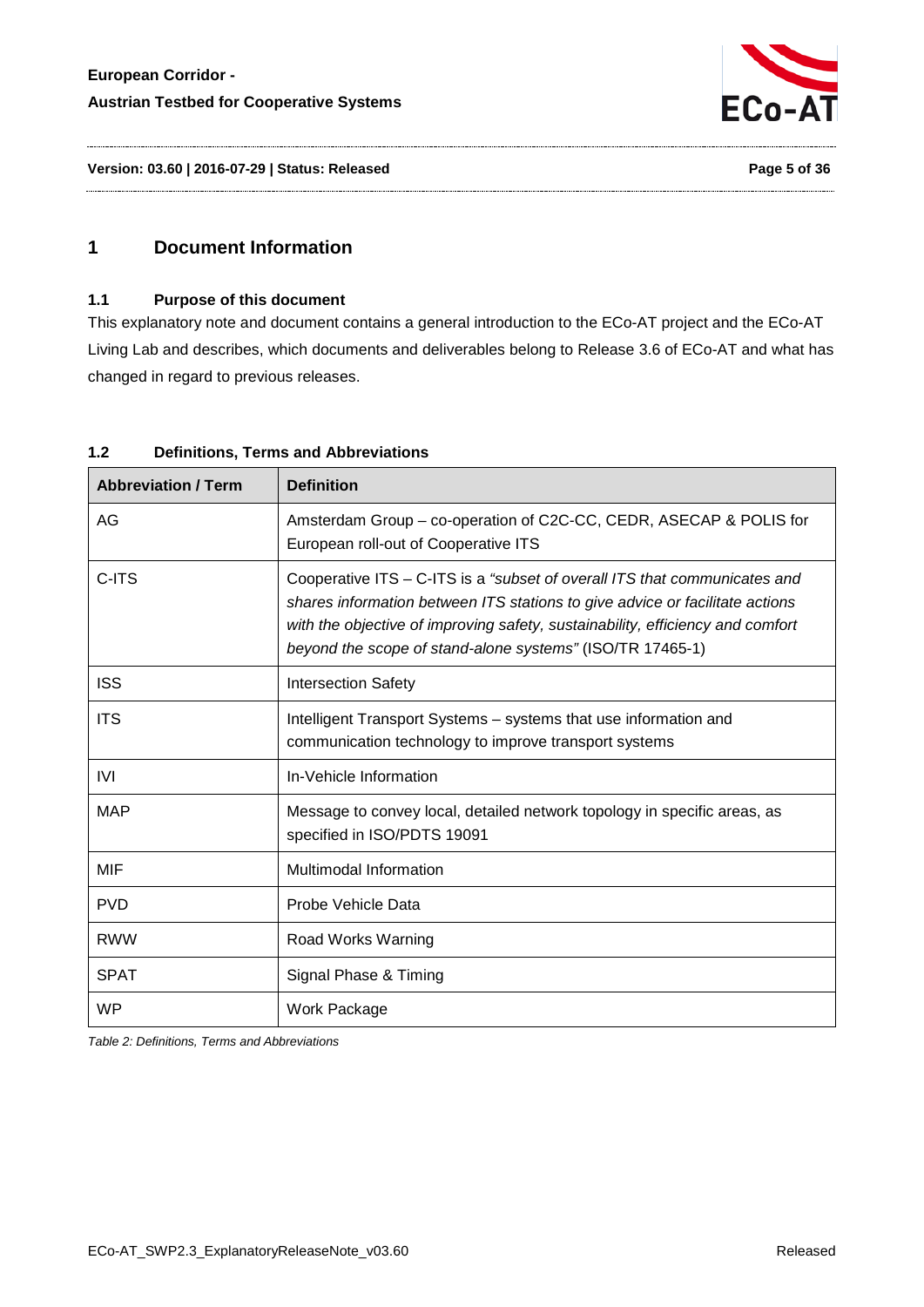

**Version: 03.60 | 2016-07-29 | Status: Released Page 6 of 36**

#### <span id="page-5-0"></span>**1.3 References**

All references in this document can be found in the master table of references available in the "Eco-AT\_SWP2.3\_MasterTableOfReferences\_v03.60.pdf" document.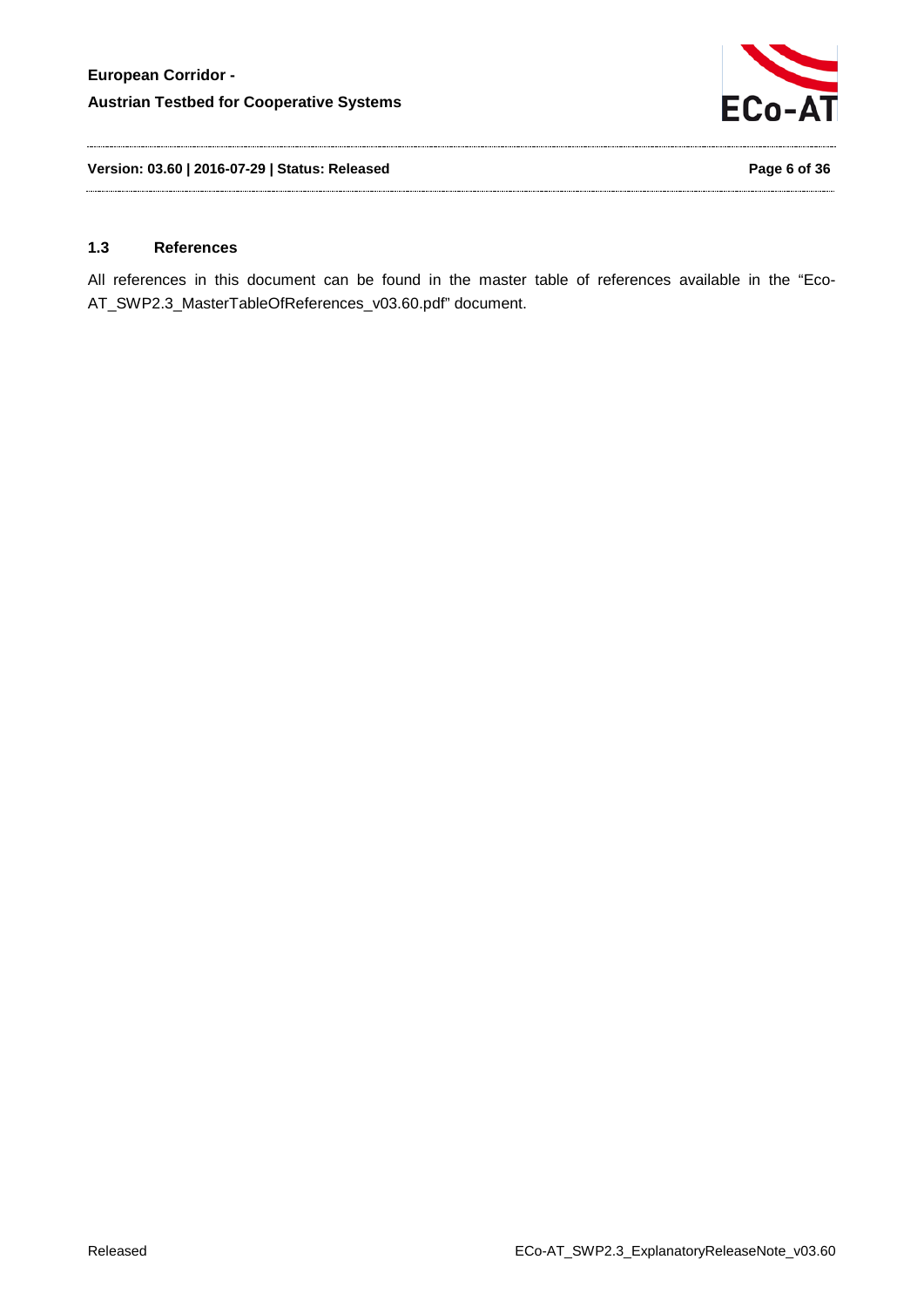

#### **Version: 03.60 | 2016-07-29 | Status: Released Page 7 of 36**

# <span id="page-6-0"></span>**2 Introduction**

Noticing traffic jams before you see them. Detecting risks before they become a threat. Arriving at your destination safe and sound. This vision of safe and intelligent mobility can be realised by wirelessly connected vehicles and infrastructure. In technical terms, it is achieved with so called Cooperative Intelligent Transport Systems (C-ITS – also known as V2X communication for vehicle-to-vehicle and vehicle-to-infrastructure communication). Cooperative systems enable direct communication between vehicles, roadside infrastructure and traffic control centres. The benefits of V2X communication are numerous. It enables anticipatory and safe driving, as drivers are informed in advance about current traffic situations and danger zones. In addition traffic centres receive precise and comprehensive information from vehicles about the traffic situation. In this way, it is possible to control the traffic flow more minutely, efficiently and quickly, resulting in an improved flow of traffic. The effect: better safety, fewer accidents, improved use of the road network, less congestion and a decrease in CO2 emissions.

### Intelligent mobility – beyond national borders

The basis for the pan-European deployment of cooperative ITS is already in place. The Cooperative ITS technology has been developed within research and development projects (R&D) and is evaluated in field operational tests (FOTs). The majority of the enabling technology is already standardised. The non-technical aspects (e.g. organisational structures, safety concept, legal aspects) are currently addressed in public private partnerships in preparation for the market launch. On this basis, road operators in Germany, the Netherlands and Austria will now start joint deployment of cooperative ITS in Europe, with partners from industry.

# Cooperative ITS Corridor Rotterdam – Frankfurt/M. – Vienna

It is planned that the roadside cooperative ITS infrastructure for the initial services in the Cooperative ITS Corridor Rotterdam – Frankfurt/M. – Vienna will be initialised by 2017. The EU Member States the Netherlands, Germany and Austria have signed a Memorandum of Understanding to realise this new technology in close cooperation. The deployment of the Corridor has been agreed with the automotive industry. Also starting in 2017, they will bring the first vehicles and telematic infrastructure to the market.

#### Development projects started internationally

Preliminary development projects on which organisational, functional and technological aspects are being dealt with are already running in the Netherlands, Germany and Austria for the deployment of the first cooperative ITS. Both the preparation and the gradual deployment of the new technology are taking place in close exchange with the partners on a European level. The vision and mission of these three "corridor" countries are aligned on a strategical level in the C-ITS corridor coordination and the two common services of RWW and PVD will be aligned on a technical level as well.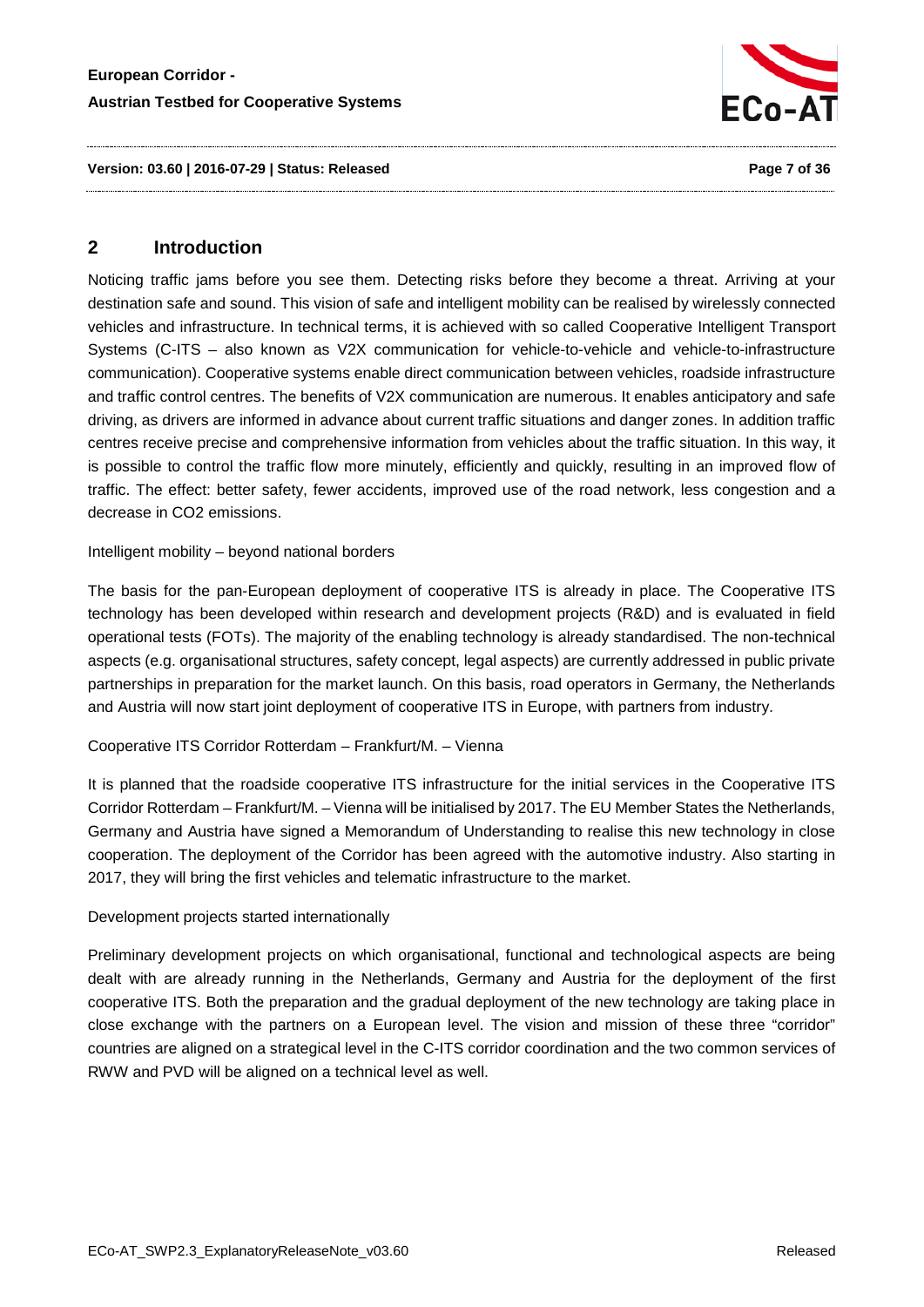

**Version: 03.60 | 2016-07-29 | Status: Released Page 8 of 36**

# <span id="page-7-0"></span>**3 ECo-AT Phases and Releases**

ECo-AT (European Corridor – Austrian Testbed for Cooperative Systems) is the Austrian project to create harmonised and standardised cooperative ITS applications jointly with partners in Germany and the Netherlands.

The following companies are project partners of the ECo-AT project:

- ASFINAG Maut Service GmbH on behalf of Autobahnen-und Schnellstraßen-Finanzierungs-Aktiengesellschaft
- KAPSCH TrafficCom AG
- SWARCO AG
- Siemens AG Österreich
- Vereinigung High Tech Marketing
- Volvo Technology AB
- FTW Forschungszentrum Telekommunikation Wien GmbH
- Bundesanstalt für Straßenwesen
- Verkehrsverbund Ost-Region VOR GmbH

The following figure shows a graphical overview of the different organizational building blocks of ECo-AT.

|                                      |               |           |           |                                           |           |                                           | Releases for Day 1.5/2<br>and beyond |                          |                                           |
|--------------------------------------|---------------|-----------|-----------|-------------------------------------------|-----------|-------------------------------------------|--------------------------------------|--------------------------|-------------------------------------------|
| <b>Testfeld Telematic</b>            |               |           |           |                                           |           | ECo-AT Living Lab                         |                                      |                          | Living Lab for<br><b>Acceptance Tests</b> |
| Release 1 : Release 2 : Test Cycle : |               | 3         | 3.5       | Release <i>i</i> Test Cycle <i>i</i><br>4 | 3.6       | Release <i>i</i> Test Cycle <i>i</i><br>5 | Release <b>I</b><br>4.0              | Tender<br>specifications | Tender<br>execution                       |
| $11/14$ :                            | 03/15<br>- 14 | $02/16$ ! | $04/16$ : | $05/16$ :                                 | $06/16$ : | 09/16<br>÷                                | 10/16                                |                          |                                           |
|                                      |               |           |           | <b>ECo-AT Phase 1</b>                     |           |                                           |                                      |                          | <b>ECo-AT Phase 2</b>                     |

*Figure 1: overview of the different organizational building blocks*

In principle, ECo-AT is separated in two phases. Both phases are co-funded by the Klima & Energiefonds (climate & energy fund) in Austria. The result of phase 1 will be a full systems specification for C-ITS which has been tested and verified by the ECo-AT industry partners and by 3<sup>rd</sup> parties.

In Phase 2 ASFINAG will be the only partner of the ECo-AT project and will perform the tendering of the C-ITS system. This work requires the definition of the tender specifications and the tender execution.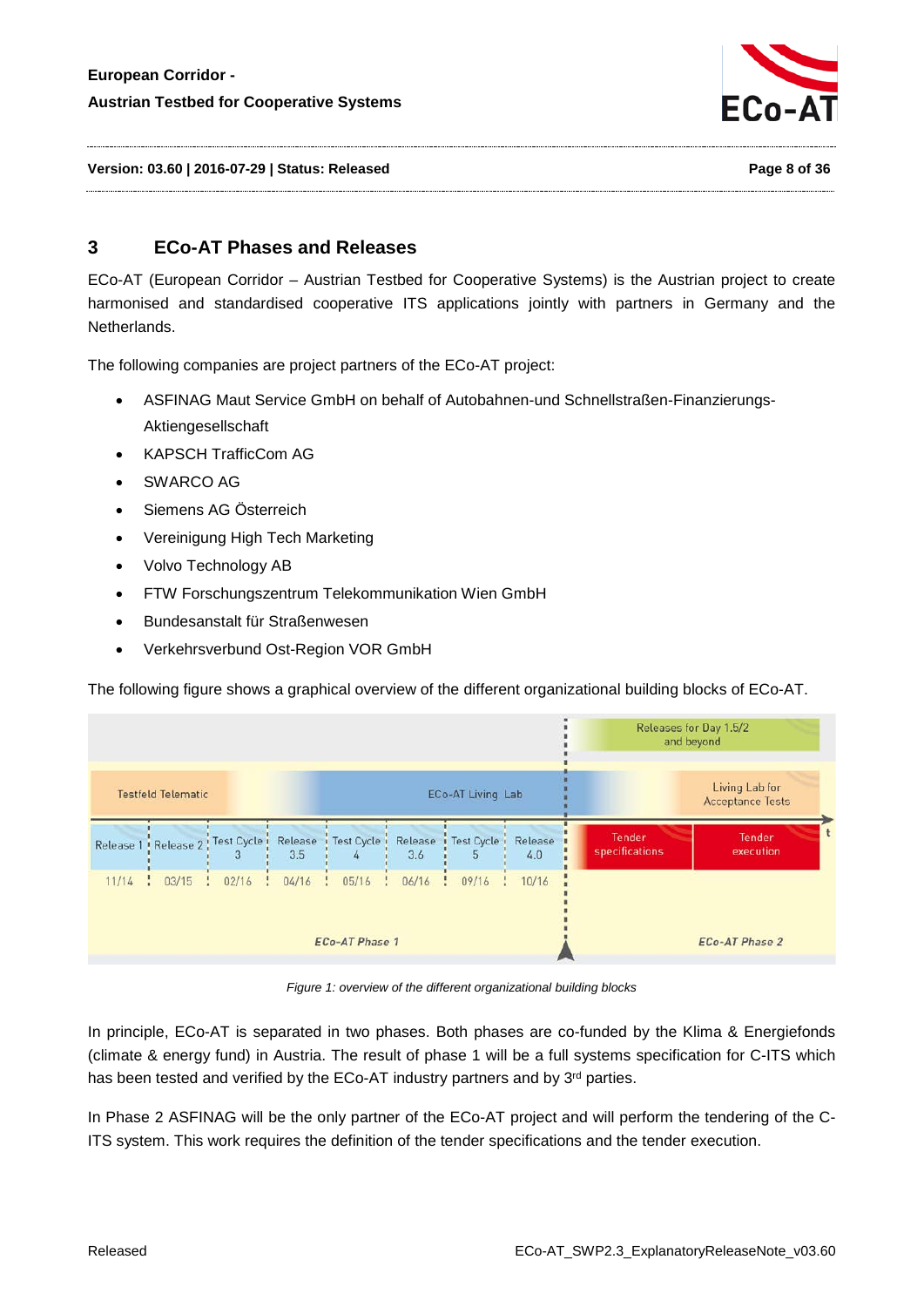

**Version: 03.60 | 2016-07-29 | Status: Released Page 9 of 36**

Finalised and agreed Use Case specifications form a prerequisite for a system architecture document. In ECo-AT phase 1 all project partners will cooperate on the elaboration of system architecture specifications. These system architecture specifications will be developed in several releases and each release will be published after they have been accepted by the ECo-AT Steering Committee.

- Release 1 in 11/2014
- Release 2 in 03/2015
- Release 3 in 07/2015
- Release 3.1 in 10/2015
- Release 3.5 in 04/2016
- Release 3.6 in 07/2016
- Release 4 (Final) planned for 10/2016

3<sup>rd</sup> parties (industry partners not being project partners of ECo-AT) will have access to the system specifications as they will be published. It is the utmost aim of the ECo-AT partners to assure a short time frame between the elaboration of interim results in the different releases and the publishing of releases in order to assure that 3<sup>rd</sup> parties have the chance to give feedback to the specifications in due time.

The feedback from partners and 3<sup>rd</sup> parties to the overall system architecture of ECo-AT will be treated by change requests.

Until the start of the Living Lab, the Testfeld Telematik installations remained operational. Project partners as well as 3<sup>rd</sup> parties are invited to test against the system specification in the Living Lab on a voluntarily basis. For this purpose, access to the Living Lab and test tools will be granted under specific terms outlined in [ECo-AT SWP4.8 guideline living lab].

ASFINAG will develop the tender specifications and start the tendering procedures for the procurement of the C-ITS system in Phase 2. This work will be based on the published final phase 1 system specification. ASFINAG will use the Living Lab for acceptance tests of C-ITS systems and components for operational use, based on test procedures and tools agreed and developed in Phase 1.

All Use Cases deployed in the scope of ECo-AT Phase 2 are called "Day 1 Use Cases", all others "Day 2 Use Cases".

Further releases of system specifications for Day 2 may be developed and deployed outside the scope of the ECo-AT project.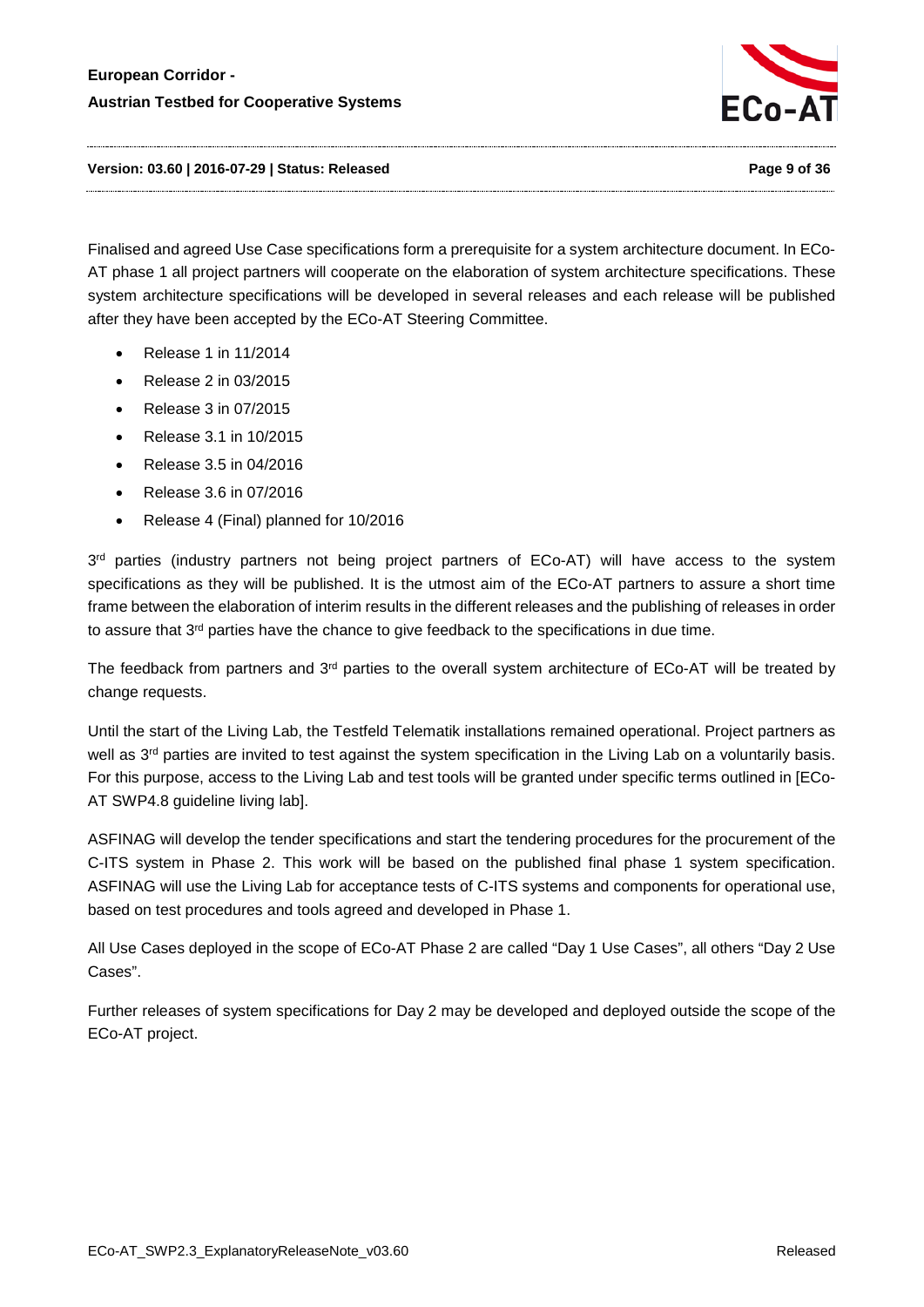

**Version: 03.60 | 2016-07-29 | Status: Released Page 10 of 36**

# <span id="page-9-0"></span>**4 ECo-AT Release 3.6 Documents**

This chapter describes which documents and deliverables belong to Release 3.6:

- 1. Overview on the set of Release documents (present document)
- 2. Use Case Overview
- 3. Use Case Road Works Warning (RWW)
- 4. Use Case In-Vehicle Information (IVI)
- 5. Use Case Probe Vehicle Data (PVD) / CAM Aggregation
- 6. Use Case Intersection Safety (ISS)
- 7. Use Case Other DENM Applications
- 8. Master Table of Reference
- 9. System Overview
- 10. Functional Definition Central ITS Station
- 11. DATEX II Mapping Tables
- 12. Interface Definition IF1 (C-ITS-S <-> TCC)
- 13. Interface Definition IF3 (C-ITS-S <-> R-ITS-S)
- 14. IF3 (C-ITS-S <-> R-ITS-S) XML Schema Definition
- 15. Functional Definition Roadside ITS Station
- 16. Functional Definition Vehicle ITS Station
- 17. Security
- 18. Co-Existence
- 19. Convergence of ITS-G5 with cellular communication systems
- 20. Concept for Upwards Compatibility
- 21. Living Lab Concept
- 22. C-ITS System Monitoring
- 23. Guideline for Living Lab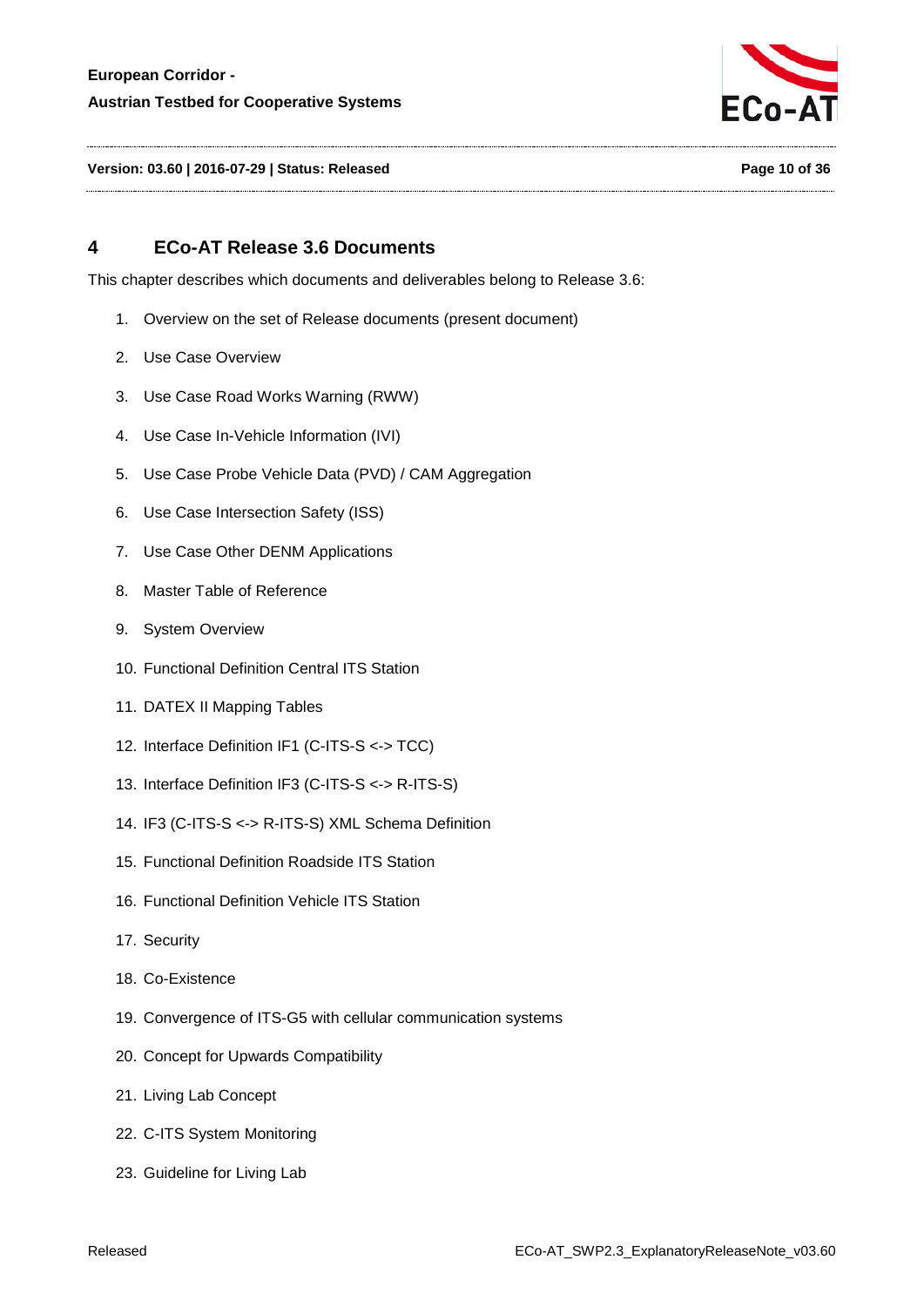

#### **Version: 03.60 | 2016-07-29 | Status: Released Page 11 of 36**

- 24. C-ITS-S Test Specification
- 25. R-ITS-S Test Specification
- 26. Co-Existence Test Specification
- 27. Use Case Test Specification
- 28. Reference Messages

### <span id="page-10-0"></span>**4.1 Overview on the set of Release documents (present document)**

File Name: "ECo-AT\_SWP2.3\_ExplanatoryReleaseNote\_v03.60.pdf" Version: 03.60

This document describes which documents and deliverables belong to Release 3.6 of ECo-AT and what has changed in regard to previous releases.

#### <span id="page-10-1"></span>**4.2 Use Case Overview**

File Name: "ECo-AT\_SWP2.1\_OverviewOnUseCases\_v03.60.pdf" Version: 03.60

This document describes which use cases will be specified in which release of the system architecture. All ECo-AT partners collaborate in developing the use case documents but ECo-AT also strives to harmonise these use cases with partners in the automotive industry and with other Cooperative ITS Corridor partners.

#### **First published in Release 1**

#### **No changes in Releases 2, 3 and 3.1**

#### **Changes in Release 3.5**

- All references changed to Master Table of References, all references updated
- Updated description of all Use Cases, updated overview table

#### **No changes in Release 3.6**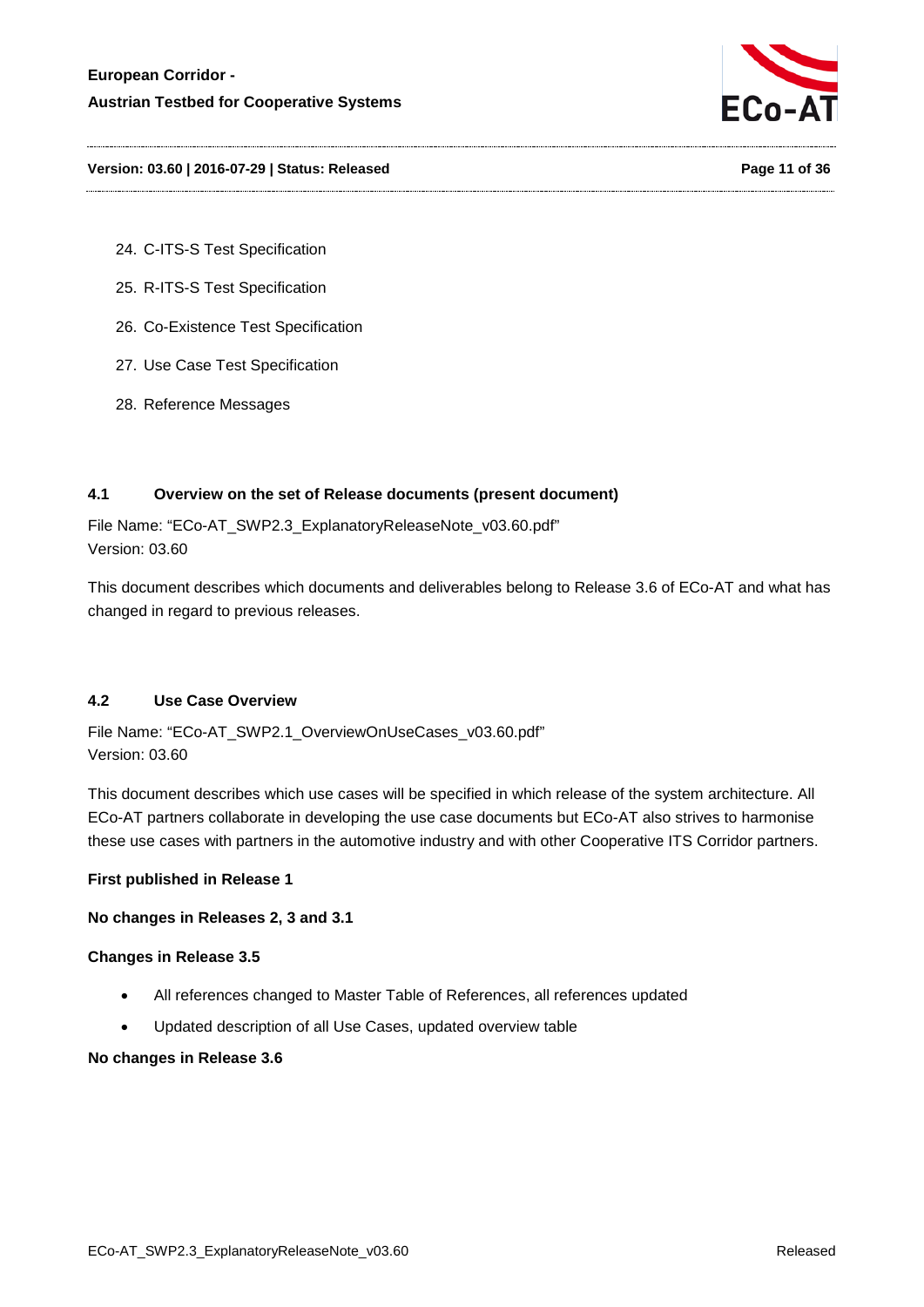

#### **Version: 03.60 | 2016-07-29 | Status: Released Page 12 of 36**

#### <span id="page-11-0"></span>**4.3 Use Case Road Works Warning Document (RWW)**

File Name: "ECo-AT\_SWP2.1\_RoadWorksWarning\_v03.60.pdf" Version: 03.60

The Use Case Road Works Warning (RWW) informs drivers of road works ahead, their relevant parameters and associated obstructions (e.g. closed lanes). The purpose is to alert the driver in time to increase awareness and to inform of potentially dangerous conditions. RWW is based on the functional description, message sets and triggering conditions from the Amsterdam Group (AG).

#### **First published in Release 1**

### **Changes in Release 2**

- The Release 2 version of the Road Works Warning Use Case document includes mainly improvements regarding the alignment of the content mapping of Road Works information to DENM data frames/elements
	- o based on feedback from the Release 1 public event
	- o based on clarifications with ASFINAG operational units
	- o based on internal review by ECo-AT project partners and harmonisation with the Amsterdam Group specifications for Road Works Warning.
- Further to that, the missing mapping for mobile road works was included.

- Modifications due to OEM workshops and the latest release of the Amsterdam Group Message Set and Triggering Conditions document
- Changes to Annex A.
	- o *detectionTime* The old text made the incorrect assumption that an update required because of expiring *validityDuration* requires an updated detection time. It rather is the reference time that will be updated, therefore part of the description was deleted.
	- o *referenceTime* Deleted all text referring to negations, as they will not be part of Eco-AT triggering conditions.
	- o *relevanceDistance –* There had been an incorrect coding value in the document for lessThan5km: 3 instead of 5
	- o *validityDuration* Modified text in order to make it consistent with recent changes in the AG document based on OEM workshops. The new proposal is 10s.
	- o *eventHistory* Text changed to reflect the clarification achieved with OEMs at the OEM workshop. eventHistory does not cover the longitudinal extent but the final release point and its approach (trace).
	- o *lightBarSirenInUse* Changed to 'not used' according to Amsterdam Group paper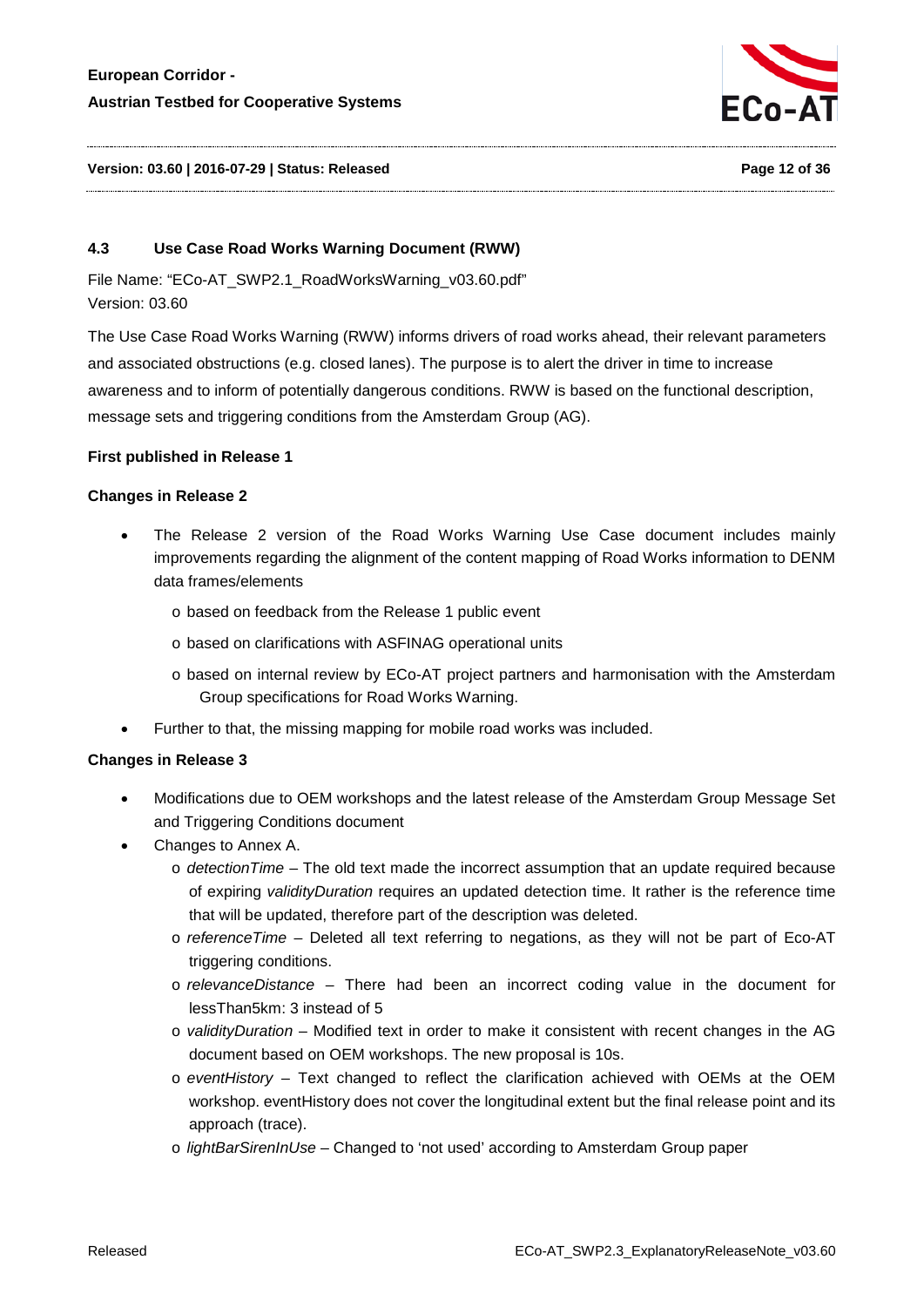

#### **Version: 03.60 | 2016-07-29 | Status: Released Page 13 of 36**

o *clsoedLanes* – Changed to "not available" for stand-alone mode according to Amsterdam Group paper

#### **Changes in Release 3.1**

- Adaption to the current valid Amsterdam Group document
- Incorporation of review comments
- Update of document references

# **Changes in Release 3.5**

- Added description of scenarios from requirements document
- All references changed to Master Table of References, all references updated
- Technical issues derived from Test Cycle 3 and resolved in TWG Open Issues
- Restructured chapter 4
- Incorporation of Long-Term Roadworks (chapter 4.3)
- Added some details in triggering conditions (chapter 5)
- Updated data element table in chapter 6

# **Changes in Release 3.6**

- Some textual clarification and editorial fixes
- Updated DENM mapping diagrams, including fixes due to issues detected in ECo-AT test cycles
- Updates regarding use of DENM elements
	- o closedLanes (Don't Care Bit 0 included)
	- o eventHistory (only provided when available; geographical extension of roadwork area, not only trace to release point)
	- o positionConfidenceEllipse (not available in TCC generated coordinates)
	- o subCauseCode (trailers use "0" in stand-alone)

# <span id="page-12-0"></span>**4.4 Use Case In-Vehicle Information (IVI)**

File Name: "ECo-AT\_SWP2.1\_InVehicleInformation\_v03.60.pdf" Version: 03.60

This document describes the In-Vehicle Information that is used to inform drivers about present speed policy/advices and other relevant (hazard) information which are shown on dynamic traffic signs. The use case aims for the visualization of electronic signage directly in the vehicle, but not for the interpretation of the traffic impact of any given signs.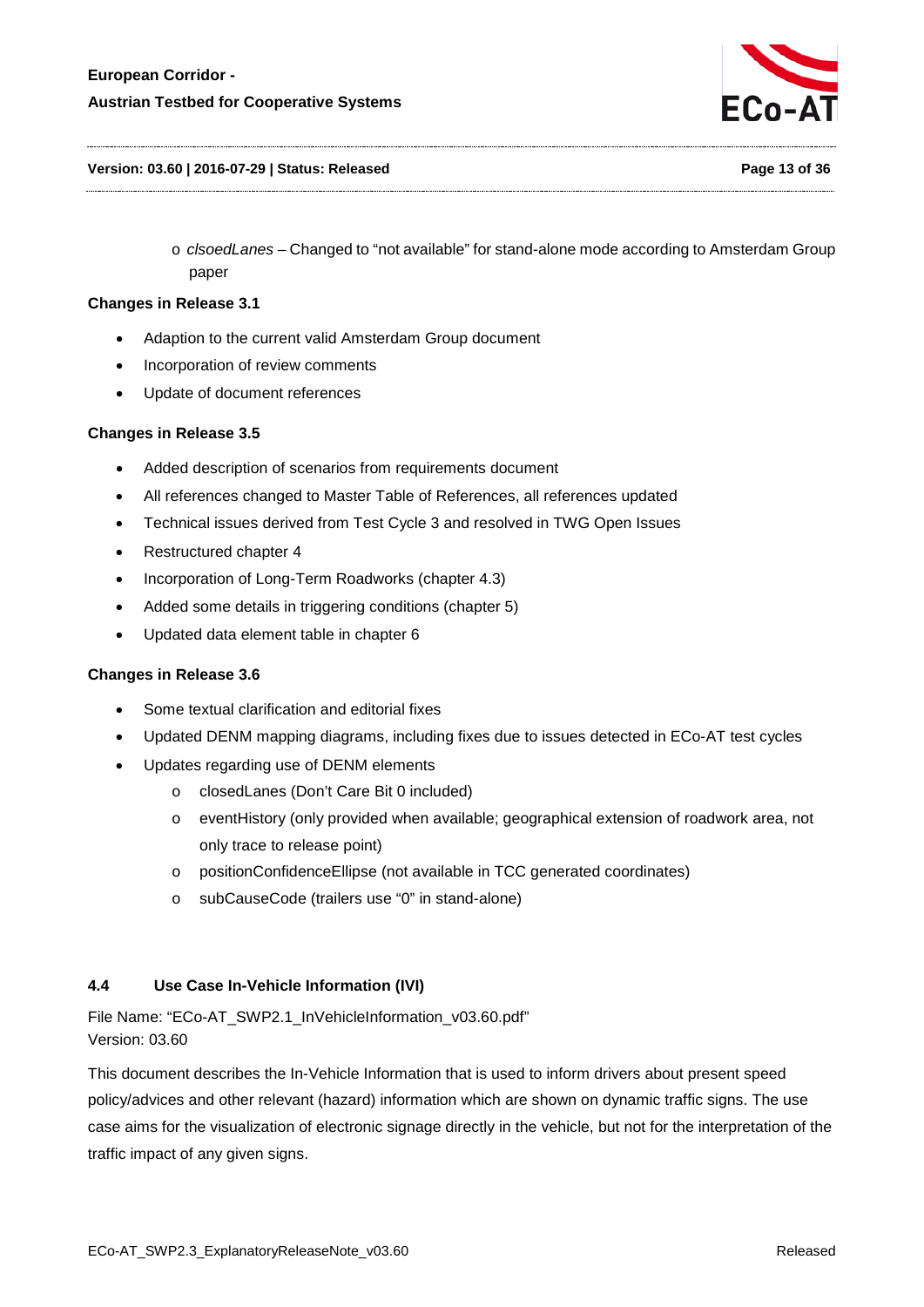

#### **Version: 03.60 | 2016-07-29 | Status: Released Page 14 of 36**

IVI is based on the functional description of the Amsterdam Group. IVI in ECo-AT will focus on the IVS subset (*In-Vehicle Signage* of traffic signs, e.g. speed limits) and is published for dynamic signs.

#### **First published in Release 1**

### **Changes in Release 2**

- Analysis of Data Sources for Dynamic Signage: analyses the procedure of changing the state of an electronic road sign and the inherent latency in the ASFINAG traffic management system and examines key parameters for the available IVI data sources
- Data Element Description: describes the relevant data elements of the IVI structure, determines the source for the provision of the data elements and comments on the interpretation and default values for each data element.
- IVI Location Encoding: analyses the geographic validity of Static and Dynamic Signage and how location information from the TCC can be mapped into the proper location referencing entities (reference position, detection zone, relevance zone) of the IVI message.
- Full IVI Message Example: presents a complete IVI message example, including all location information, based on an existing VMS gantry on the Austrian highway A4 near Vienna.
- IVI Dissemination and Format

#### **Changes in Release 3**

- Further Analysis and Final Recommendation on Data Sources for Electronic Signs
- Inclusion of Static Signs / Analysis on Data Source
- Integration of ETSI TS 103 301 / Facilities layer protocols and communication requirements for I2V messages

#### **Changes in Release 3.1**

• Minor updates correcting small errors, no change in content

- Cleanup of document
- Chapter with scenario concept and description of scenarios
- All references changed to Master Table of References, all references updated
- New chapter on IVI validity / geographical vs. temporal validity as discussed in TWG Open Issues
- Updated analysis of data sources, including new illustrations and latency measurements for the chosen solution / CORBA
- Proper ISO14823 coding for the message examples in the IVI Profile chapter
- Updated Data Element Description based on the results of Test Cycle 3 / TWG Open Issues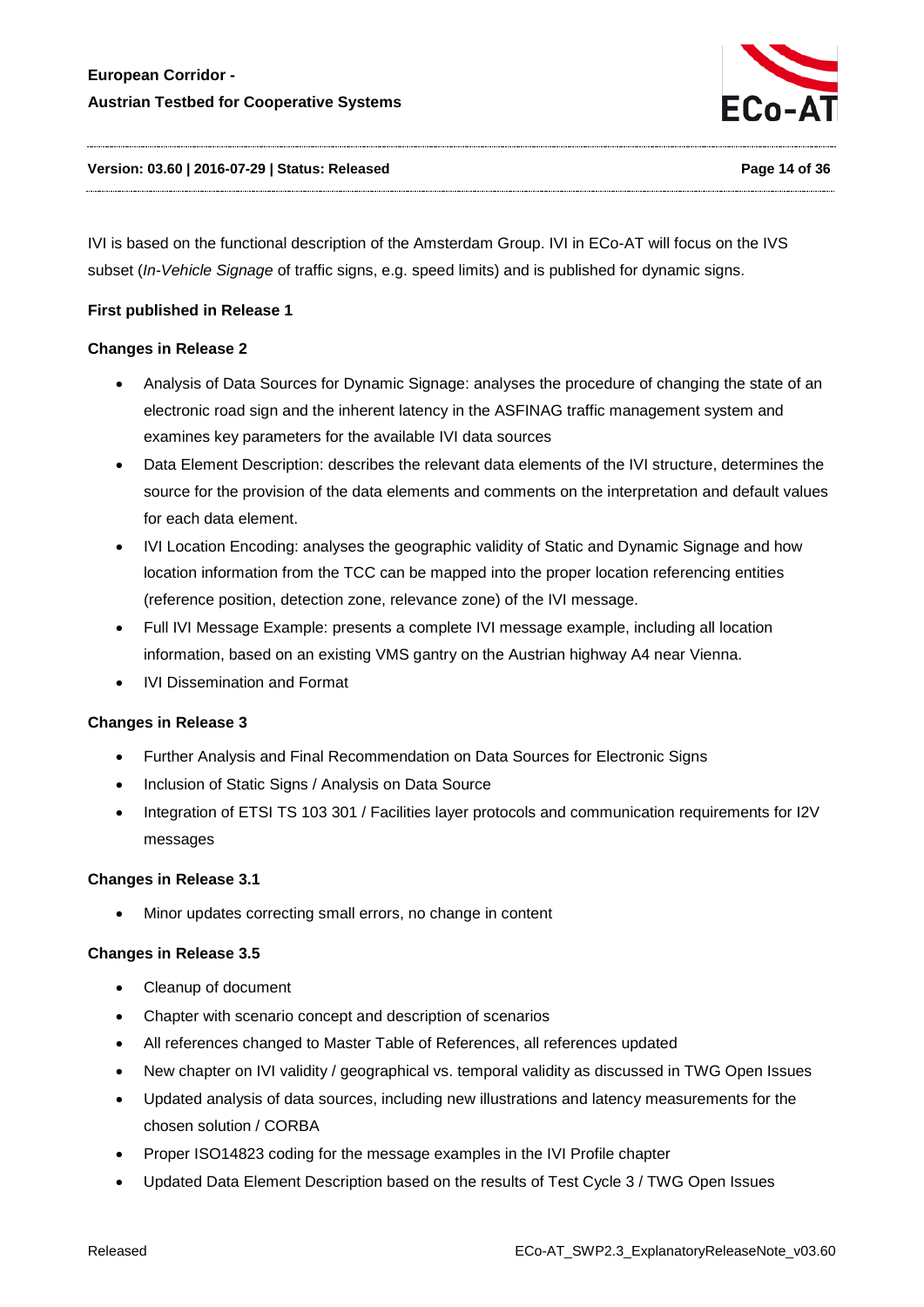

#### **Version: 03.60 | 2016-07-29 | Status: Released Page 15 of 36**

• Reference and explanation that static signage will not be supported by the Use Case

#### **Changes in Release 3.6**

- Textual clarification and editorial fixes
- Updates based on results and open issues from the ECo-AT Test Cycles
- Changed Data Element Description in regard to "serviceProviderId" (countryCode, providerIdentifier) and "iviIdentificationNumber" to make IVI messages unique and traceable throughout the ECo-AT communication chain
- "validTo" is now marked mandatory in the IVI Management container in the IVI profile and the Data Element Description
- Chapter "Full IVI Message Example" was rewritten and updated with a current / more detailed example

#### <span id="page-14-0"></span>**4.5 Use Case Probe Vehicle Data (PVD) / CAM Aggregation**

File Name: "ECo-AT\_SWP2.1\_CAM\_Aggregation\_v03.60.pdf" Version: 03.60

This document describes the collection of anonymised information from mobile ITS stations that would enlarge the information base for making traffic management decisions. The proposed stepwise approach comprises the definition of a use case for the aggregation of content of *Cooperative Awareness Messages* (CAM) in the R-ITS-S and the provision of the derived information to the C-ITS. In Release 3 the specification was updated and two further scenarios, beside CAM aggregation, were added: single vehicle data and travel time estimation.

The full PVD use case including PDM (*Probe Data Management*) is probably Day 2, but the requirements will be considered in the Day 1 system architecture.

#### **First published in Release 1**

- Added an additional option for the definition of the detection zones: using only the direction/heading information of the roads
- The information about the standard deviation of speed is deleted from the aggregated data (no requirement from the TCC)
- The information about exterior lights is added as further optional data element in the aggregated data (can be used e.g. for fog detection)
- Definition of a meaningful subset of station types (vehicles classes)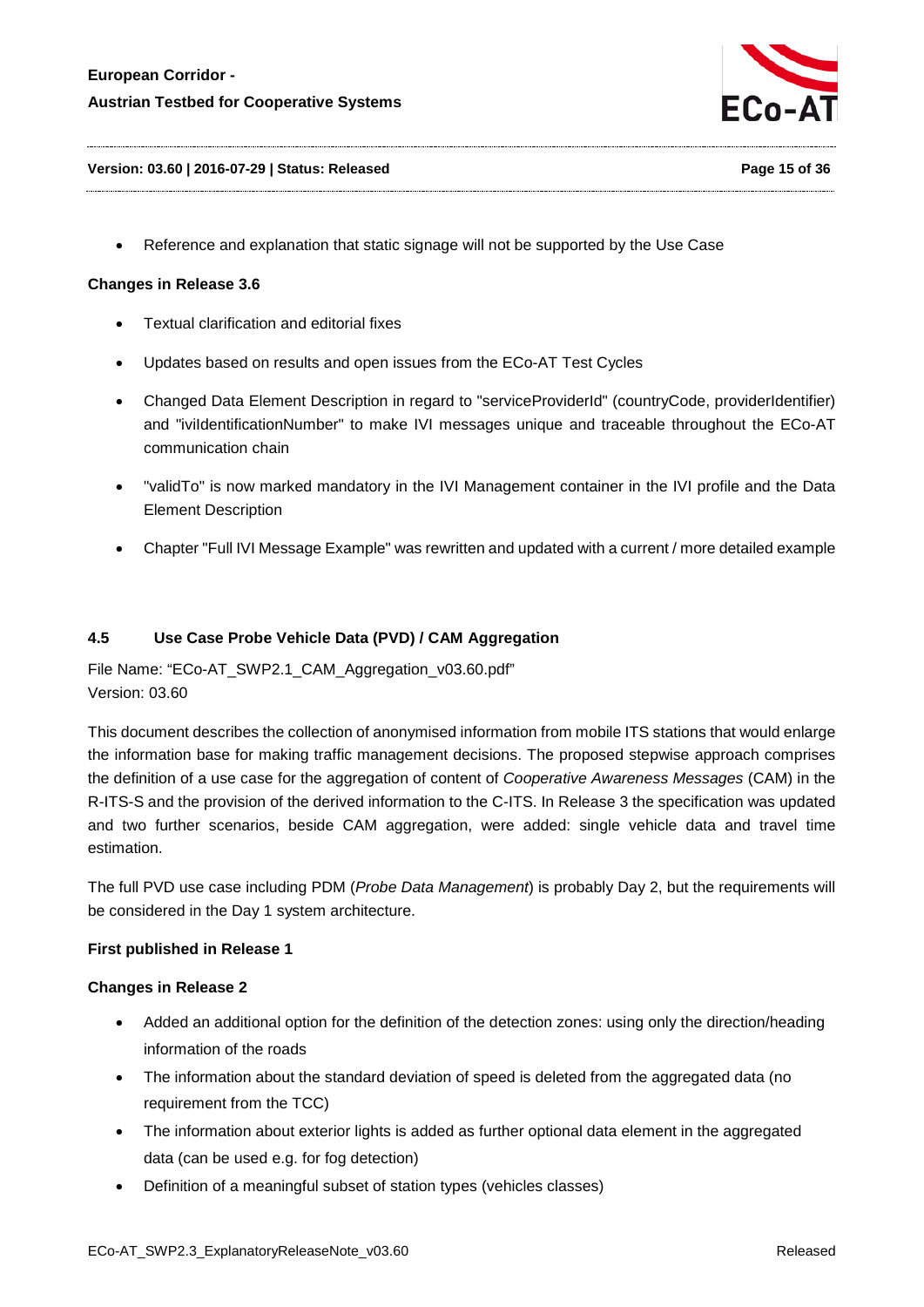

#### **Version: 03.60 | 2016-07-29 | Status: Released Page 16 of 36**

- The aggregation data is grouped into a short term aggregation and long term aggregation (requirement from TCC)
	- o Added the possibility of assigning the station types (vehicle classes) to station type groups
- Added data element tables for CAM aggregation data and CAM aggregation configuration data

# **Changes in Release 3**

- Added average speed estimation algorithm
- Added configuration parameters (definition of detection zones) in reported aggregated data (selfcontained message)
- Added self-configuration of detection zones
- Added MIN, MAX of speed
- Added buffer functionality for long term aggregation
- Added group of station types proposal in accordance with TLS (2+1)
- Added single vehicle data
- Added travel time calculation
- Additional time mean speed

# **Changes in Release 3.1**

- Minor changes in text in Table 4 (Comparison between TLS and CAM data)
- More detailed description about detectionZones (2 methods: detectionZone configuration method 1: rectangle method; detectionZone configuration method 2: heading method)
- A circle is specified (vehicles inside the circle are counted) for the heading method
- Reference position is added to the parameters for the heading method
- Specification of the tolerance angle, D, for the heading
- Specification of self-configuration
- Specification of process, when the configuration is updated
- Added trigger conditions
- Added the duration for keeping the stationID/vehicleID mapping in the C-ITS-S
- Added the method for ignoring CAMs for single vehicle data
- Structure of data model (Chapter 6.1.1 and Chapter 6.1.2) changed

- Included UC CAM aggregation scenarios
- Changed references table to master table references document
- Updated geoArea and toleranceAngle in Chapt. 6 Data element tables (Table 6, Table 7)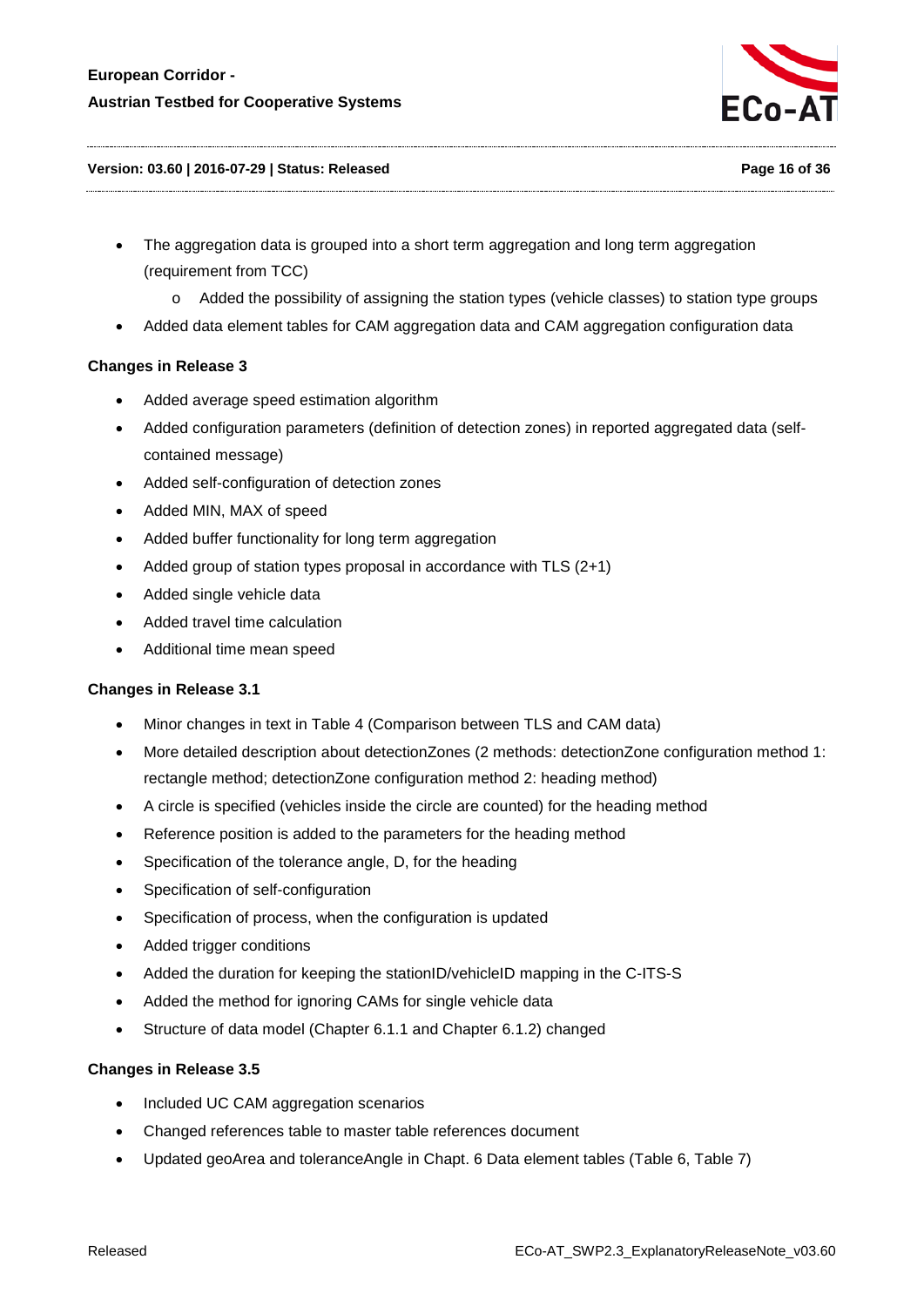

**Version: 03.60 | 2016-07-29 | Status: Released Page 17 of 36**

### **No changes in Release 3.6**

### <span id="page-16-0"></span>**4.6 Use Case Intersection Safety (ISS)**

File Name: "ECo-AT\_SWP2.1\_IntersectionSafety\_v03.60.pdf" Version: 03.60

This document describes Cooperative Traffic Lights which will provide information on traffic-light status (SPaT – Signal Phase and Timing) and a geographical representation of the vicinity of the traffic light (MAP).

The use case description is based on the most promising possibilities to use SPaT/MAP based information in specific use cases, namely for the use cases:

- 1. Vehicle Speed optimisation approaching an intersection, based on signal status
- 2. Fast pre-emption of traffic due to traffic light signal change (red to green)
- 3. Prevention of red light violation

#### **First published in Release 1**

#### **No changes in Release 2**

#### **Changes in Release 3**

• Consideration of new ETSI TS ITS 103 301 document

#### **Changes in Release 3.1**

• Minor updates adding references and annex

#### **Changes in Release 3.5**

- All references changed to Master Table of References, all references updated
- Example in Annex revised

#### **No changes in Release 3.6**

# <span id="page-16-1"></span>**4.7 Use Case Other DENM Applications**

File Name: "ECo-AT\_SWP2.1\_DENM\_Applications\_v03.60.pdf" Version: 03.60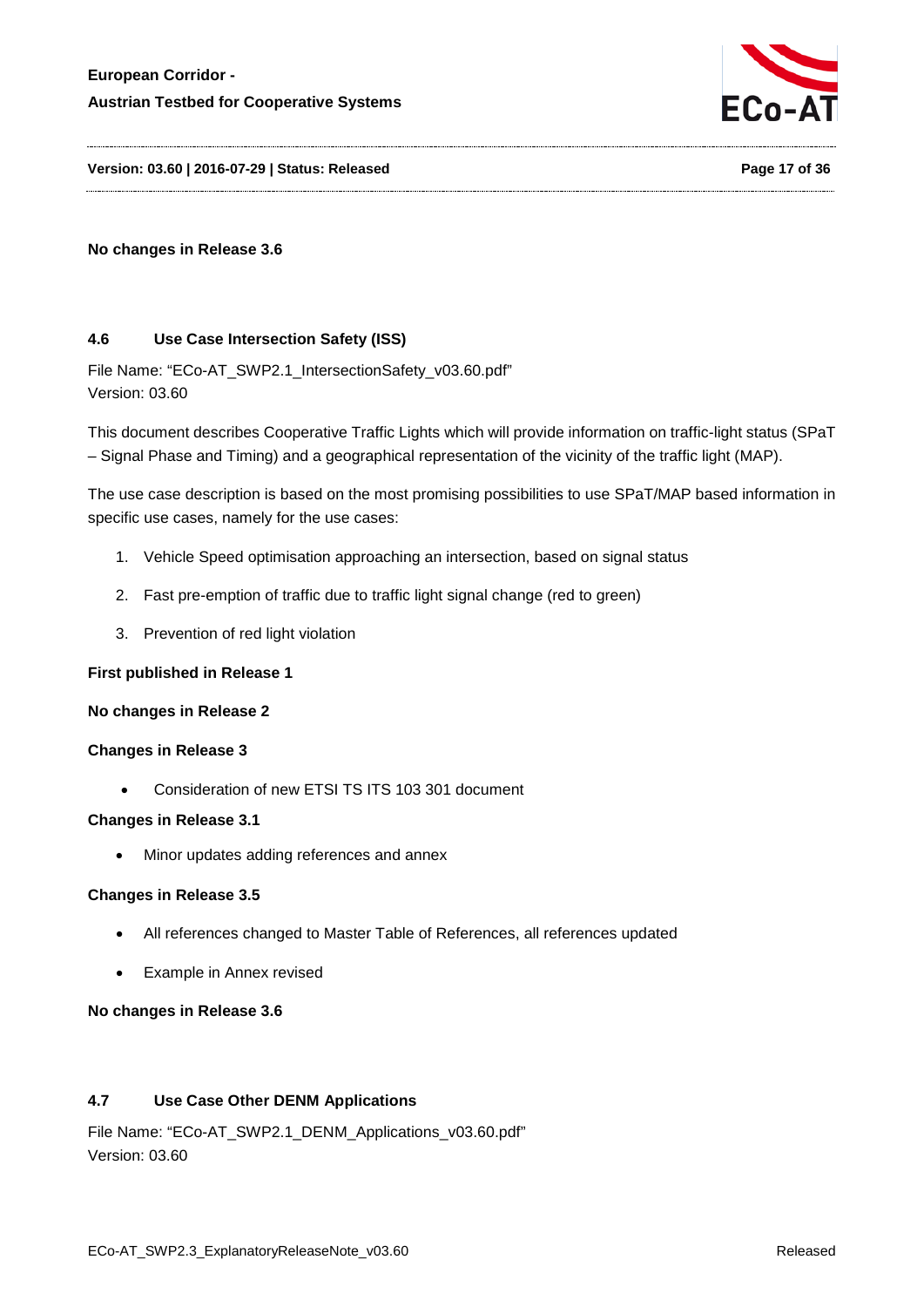

#### **Version: 03.60 | 2016-07-29 | Status: Released Page 18 of 36**

The aim of this Use Case is to state how to create other DENM (Decentralized Environmental Notification Message) applications in ECo-AT – beside the Roadworks Warning application described in the RWW Use Case document. The Use Case supports two different scenarios:

- 1. Sending event information / DENMs from the TCC to the vehicles
- 2. Sending event information / DENMs from the vehicles to the TCC

### **First published in Release 1**

#### **Changes in Release 2**

- Updated number of events from the ASFINAG event management system (from 10 to 34) and their mapping to DENM
- Principles of DENM Event Location encoding

#### **Changes in Release 3**

- Restructuring into two parts
	- o Infrastructure based DENM events and Vehicle based DENM events
- Updated mapping from ASFINAG events to DENM
	- o There are now 200 ALERT-C event types properly mapped to DENM in Release 3
	- o Release 2 had 34 event types, Release 1 had 10 event types
- Complete DENM data element description
	- o Management, situation and location container
	- o Similar to RWW data element description
- Updates on Event Location, Event Timing and Event Triggering
- First input for Vehicle based DENM events
	- o to be updated in later Releases

#### **Changes in Release 3.1**

- Chapters 2.6 (DENM overview) was restructured and no longer quotes the DENM standard directly but references to it
- The value of validityDuration was changed from 10s to 20s according to the latest AG update. This concerns chapters 2.9 (Event Timing) and 2.11 (DENM Data Element Description).

- Chapter with scenario concept and description of scenarios
- All references changed to Master Table of References, all references updated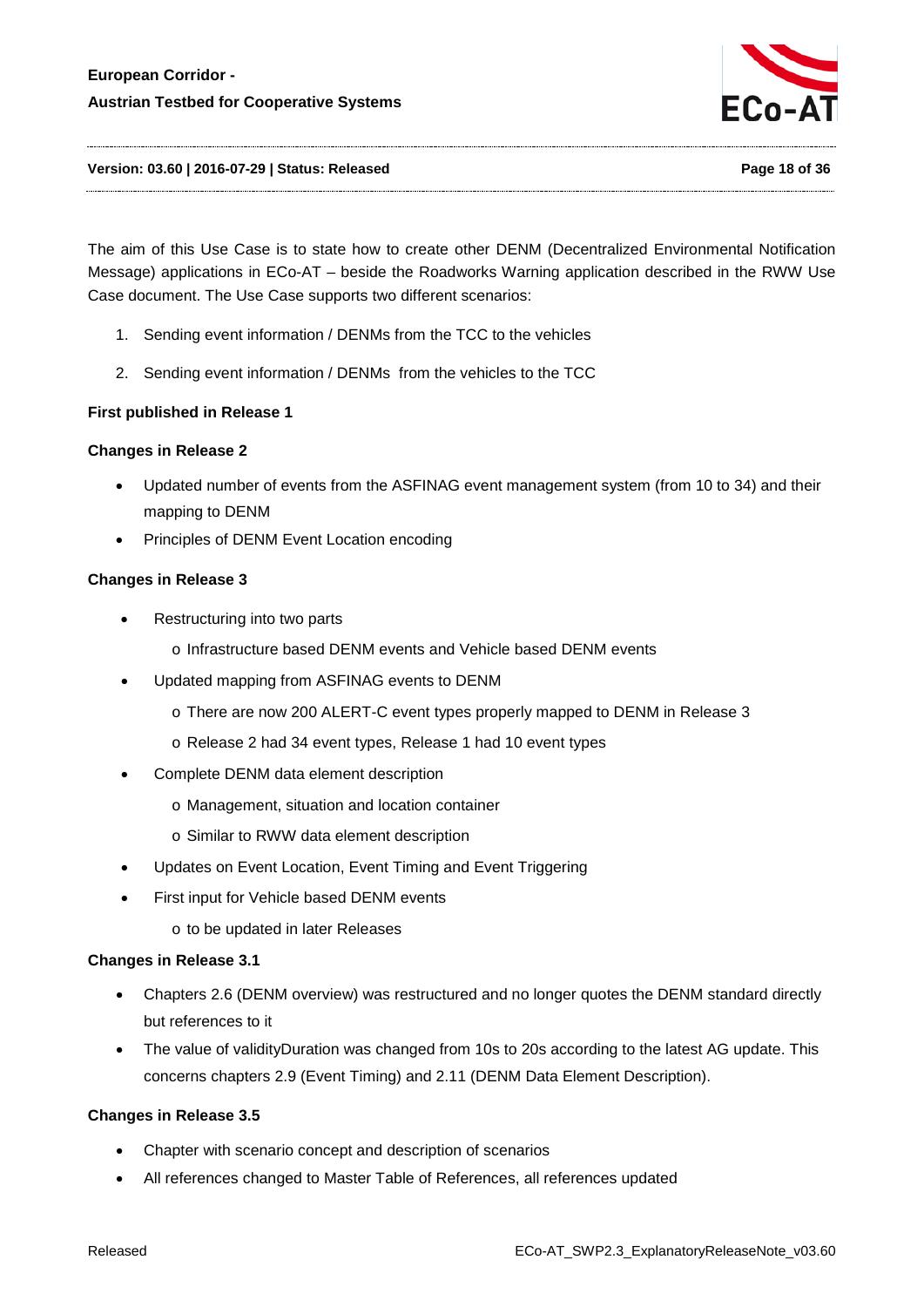

#### **Version: 03.60 | 2016-07-29 | Status: Released Page 19 of 36**

- Updated event list / ASFINAG event management system
- Updated matching of ALERT-C to DENM cause / sub cause codes
- New references to DATEX II mapping tables which are now part of the Release 3.5
- Clearer differentiation between point events and events with spatial extension in the "Event Location" chapter
- Updated "Event timing" chapter
- Updated "DENM Data Element Description" based on the results of Test Cycle 3 / TWG Open Issues
- Added chapter for scenario "Vehicle based DENM events sent to the TCC"
	- o Example and reference to full mapping table DENM cause / sub cause codes to DATEX II

#### **Changes in Release 3.6**

- Textual clarification and editorial fixes
- Updates based on results and open issues from the ECo-AT Test Cycles
- Updated event list from the ASFINAG event management system / 7 new events
- Clarification of connection with TISA encoding guidelines for safety related messages
- Extension of "Event Location" chapter with clarifications for eventHistory
- Restructured "Event Timing" chapter
- New chapter on "Linked Events" / Linkage on IF1 / DATEX II and use of referenceDenms and linkedCause in DENM
- Updated "Mapping DENM events to DATEX II" for the V2I chapter / unmappable events are encoded differently in DATEX II

#### <span id="page-18-0"></span>**4.8 Master Table of Reference**

File Name: "ECo-AT\_SWP2.3\_MasterTableOfReferences\_v03.60.pdf" Version: 03.60

This document contains the master table of references for the whole ECo-AT project and specifications. All other documents released by ECo-AT will use the references listed in that document and directly refer to that document.

#### **First published in Release 3.5**

- Updated "ECo-AT Specification Documents" with new documents in Release 3.6
- Updated "ETSI Standards" with ETSI 202 663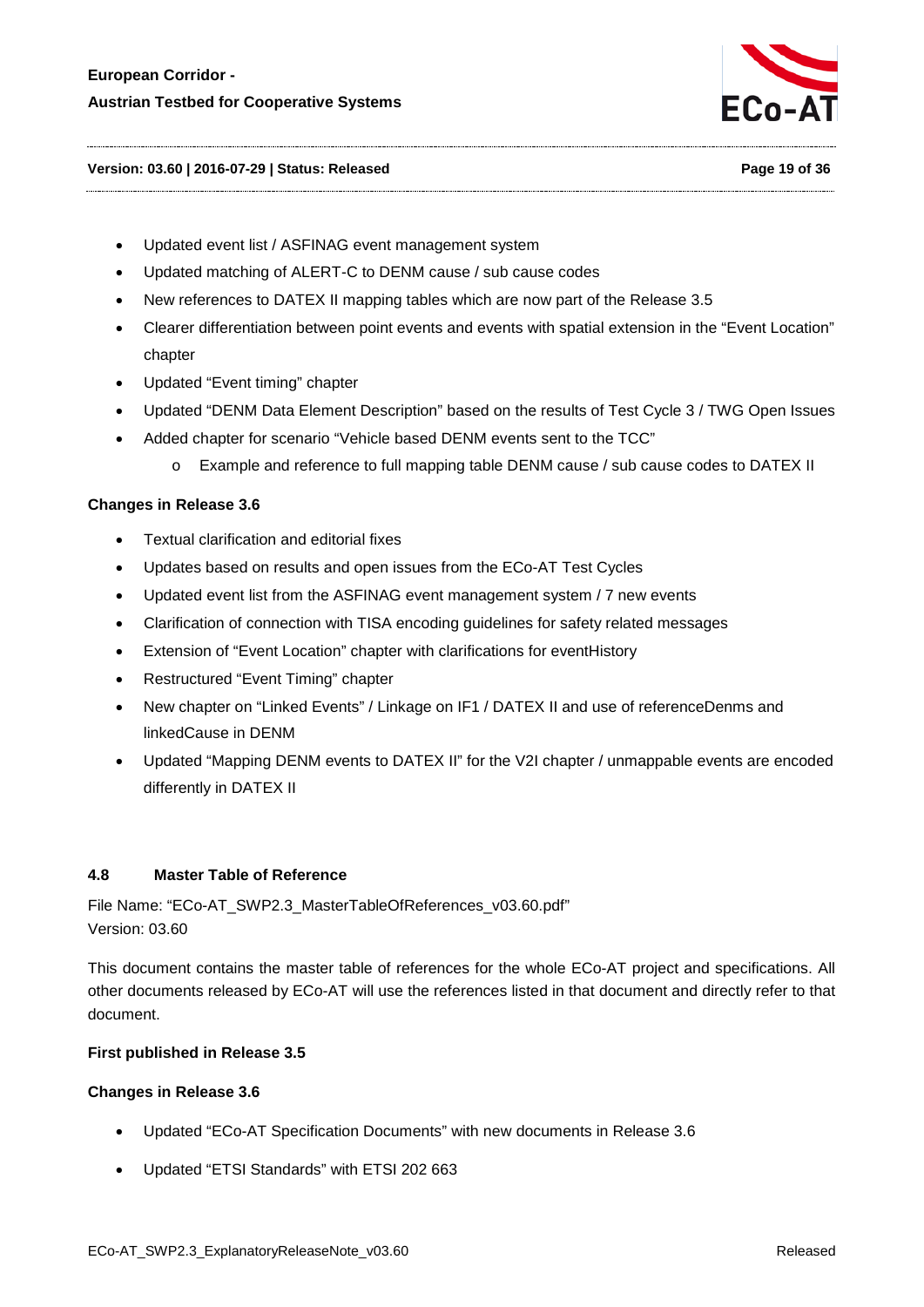

# <span id="page-19-0"></span>**4.9 System Overview Document**

File Name: "ECo-AT\_SWP2.3\_SystemOverview\_v03.60.pdf" Version: 03.60

This document describes the agreed ECo-AT system by all ECo-AT partners at the time of writing.

- It creates a common understanding for all project partners in ECo-AT regarding the system architecture, specification of system components, usage of data elements in ECo-AT, description of interfaces, security architecture and message management.
- It serves as the basis for the development of the general system requirements for components and interfaces in WP2 and, later, for the more detailed functional requirements in WP3.
- It is the basis for communication with the Corridor partner Germany and the Netherlands in order to create a set of harmonised Corridor-wide specifications.

The document is not a finalised complete specification of the system, but it reflects the current status of the ECo-AT project. The description of the data elements, for example, is based on the UC RWW, and the data elements for other use cases are not part of this document. All not-yet-agreed specifications are described as such with an additional note.

# **First published in Release 1**

#### **Changes in Release 2**

- Added general requirements for all system components
- Deleted the data element tables for UC RWW (they are now part of the RWW use case document)
- Updates in the ANNEX about DENM parameter usage in ECo-AT
	- o The default value for relevanceDistance for SC1 and SC2 is changed to 5km (proposal from Amsterdam Group)
	- o Station type for mobile R-ITS-S (Warnleitanhänger) is set to roadSideUnit(15) for SC1 and SC2
	- o Station type for mobile R-ITS-S (Vorwarner) is set to specialVehicle(10) for SC1 and SC2
- Updated general message management chapter
	- o Added a list about message management topics
- Deleted the chapter about security (this is now available as separate security document)

- New chapter: 5.3.1 Maintenance and Operations
	- o Input coming from security group about operational scenarios. Depending who is operating the system, different architectures have to be considered.
- Deleted chapter 5.2.2.3 R-ITS-S dissemination selection method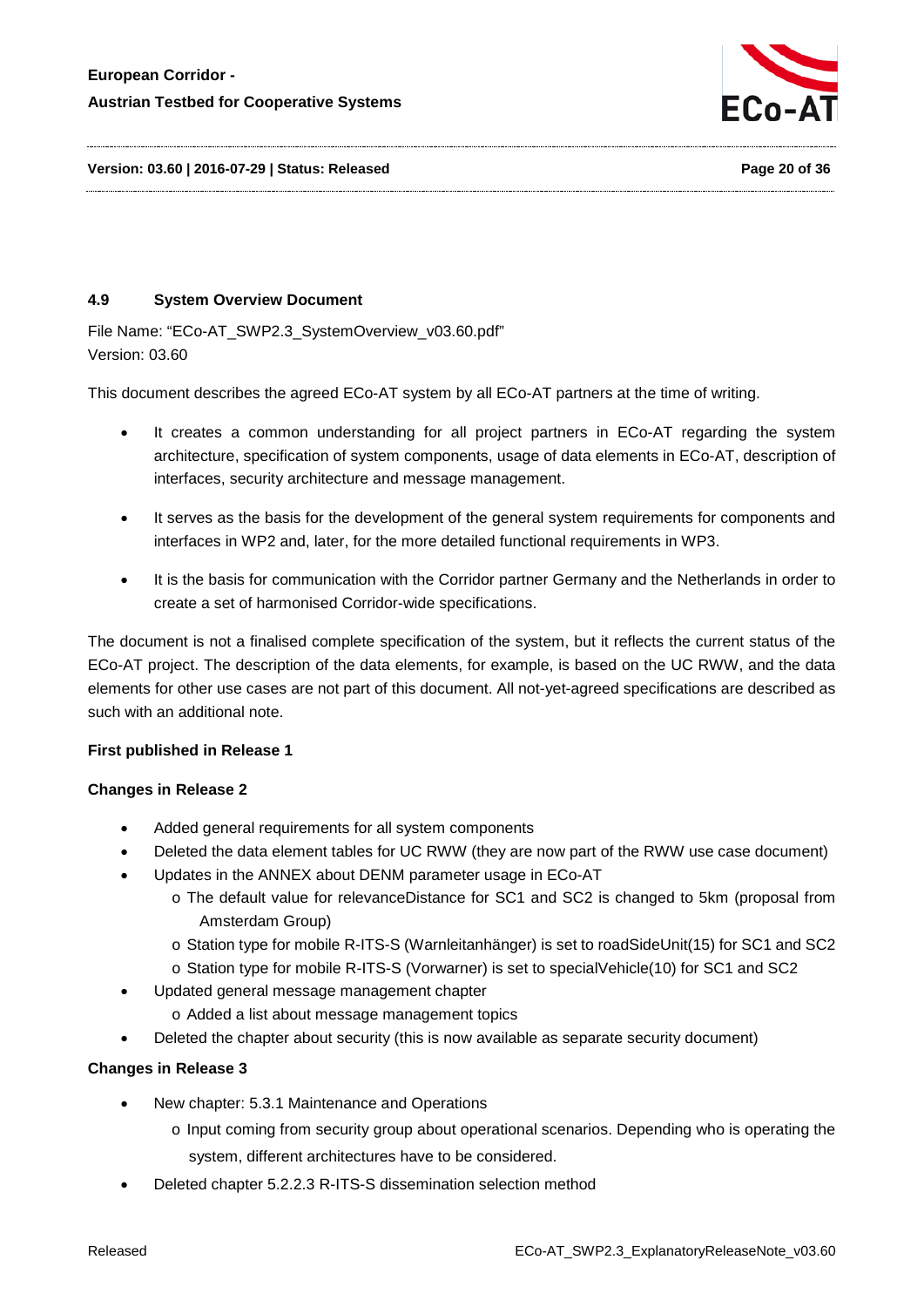

#### **Version: 03.60 | 2016-07-29 | Status: Released Page 21 of 36**

o This is moved to SWP3.1 (C-ITS-S) document

### **No Changes in Release 3.1**

- Changed references table (Chapt 1.3) to master table references document
- Updated the requirements (REQs) based on TWG
- Updated Chapt. 1.2: definitions, terms and abbreviations
- Updated structure of the document in Chapt. 2.1
- Chapt. 2.2: updated SWP3.x naming, included WP4, updated list of TWGs
- Updated Chapt. 3.2 Releases
- Updated Figure 2, 4, 5, and 6
- Added overview of ECo-AT topics/scenarios in beginning of Chapt. 5
- Added mapping tables (requirements to ECo-AT topics/scenarios) in Chapt. 5 for all system components (general, TCC, C-ITS-S, R-ITS-S, V-ITS-S)
- Chapt. 6 Description of Data Elements
	- o Updated Chapt. 6.1 (RWW scenarios, UC other DENM data elements are now available)
	- o Updated Chapt 6.2 (included single vehicle data)
	- o Deleted Chapt 6.4 Message Management Data
- Updated Chapt. 7.1.1, Chapt. 7.1.2, Chapt. 7.2, Chapt. 7.3, and Chapt. 7.4
- Added management scenario description in Chapt. 7.1
- Updated Figure 11: deleted sending RWW data sets to the TCC the RWW data sets will be just sent to the C-ITS-S
- ANNEX: DENM Parameter Usage in ECo-AT
	- o Updated Chapt. 8.1.2.3
	- o Updated validityDuration in Chapt. 8.5.2.3
	- o Updated validityDuration in Chapt. 8.5.3.3
	- o Updated eventHistory usage in ECo-AT in Chapt. 8.8.3.3
	- o Updated trace setting in ECo-AT in Chapt. 8.9.2.3
	- o Included repetitionDuration setting in ECo-AT in Chapt. 8.15.2.3
	- o Included repetitionDuration setting in ECo-AT in Chapt. 8.15.3.3
	- $\circ$  Updated informationQuality = 4 for TCC triggered RWW, informationQuality = 2 (R-ITS-S with simple GNSS) or 3 (R-ITS-S with differential GNSS) for augmented RWW in Chapt. 8.7.2.3
	- o Added in Chapt. 8.6 that the RW pre-warner trailer is not part of the ECo-AT C-ITS specification
- Added 9 ANNEX: Geonetworking Profiling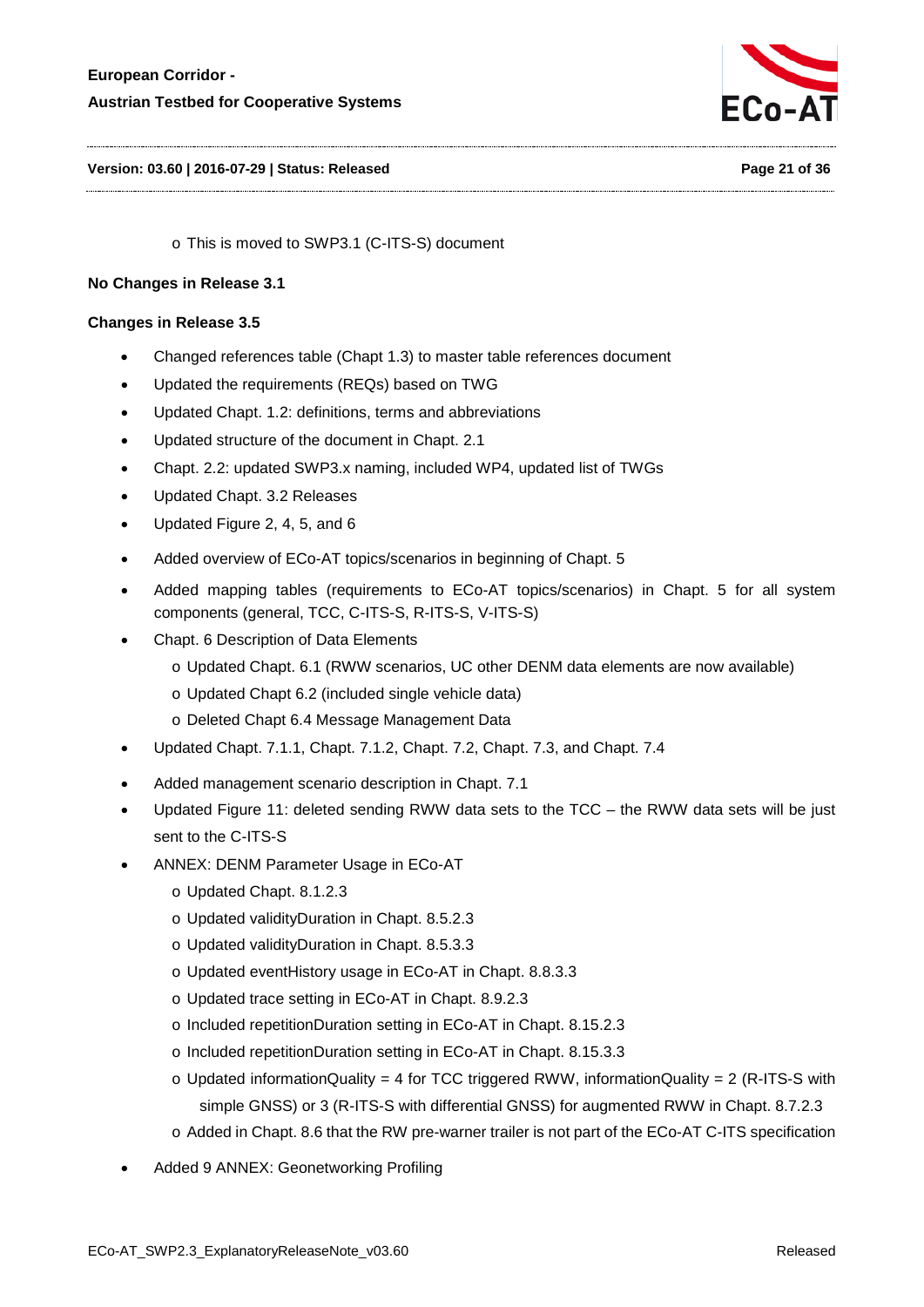

**Version: 03.60 | 2016-07-29 | Status: Released Page 22 of 36**

#### **Changes in Release 3.6**

- Updated version numbers
	- o Updated version number of master table of references
	- o Updated version number for Ref. [ECo-AT SWP3.1 DATEX II mapping] tables
- Status of REQs
	- o Set all new/updated (from release 3.1 to release 3.5) to agreed
- **Requirements** 
	- o Added new REQ: R\_R\_101: ITS-G5 CAM transmission
	- o Deleted REQ R\_G\_003: Check of message content
	- o Updated REQ R\_R\_073: SPAT Data Reception from TLC
	- o Updated guidance in REQ R\_G\_002: Unique messages
	- o Added new REQ: R\_R\_102: RWW transmission indication
	- o Updated REQ R\_R\_092: ITS-G5 BTP ports
- Updated mapping of R\_G\_002 (Unique messages) to ECo-AT topics/scenarios in Table 3
- Updated the availability and references for message management, Chapt. 7.1.1 and Chapt. 7.1.2
- Changed the example radius for GN destination area from 500m to 1000m in Chapt. 8.17
- Updated GeoNetworking profiling tables in Chapt. 9 ANNEX: Geonetworking Profiling o Included GBC for IVI
- Added detailed profiling for GBC, SHB, and multi-hop TSB

#### <span id="page-21-0"></span>**4.10 Functional Definition Central ITS Station**

File Name: "ECo-AT\_SWP3.1\_C-ITS-S\_Functional Description\_v03.60.pdf" Version: 03.60

This document gives an overview about the functions and interfaces of the cooperative central system C-ITS-S of the ECo-AT project. It describes the system architecture and general basic functionality to operate the C-ITS platform. Furthermore, it specifies various specific functions in the cooperative context.

#### **First published in Release 3**

#### **Changes in Release 3.1**

• Added text about 'interim trailer movement' and 'two trailer scenario' in chapter 4.4.3.1

#### **Changes in Release 3.5**

• All references changed to Master Table of References, all references updated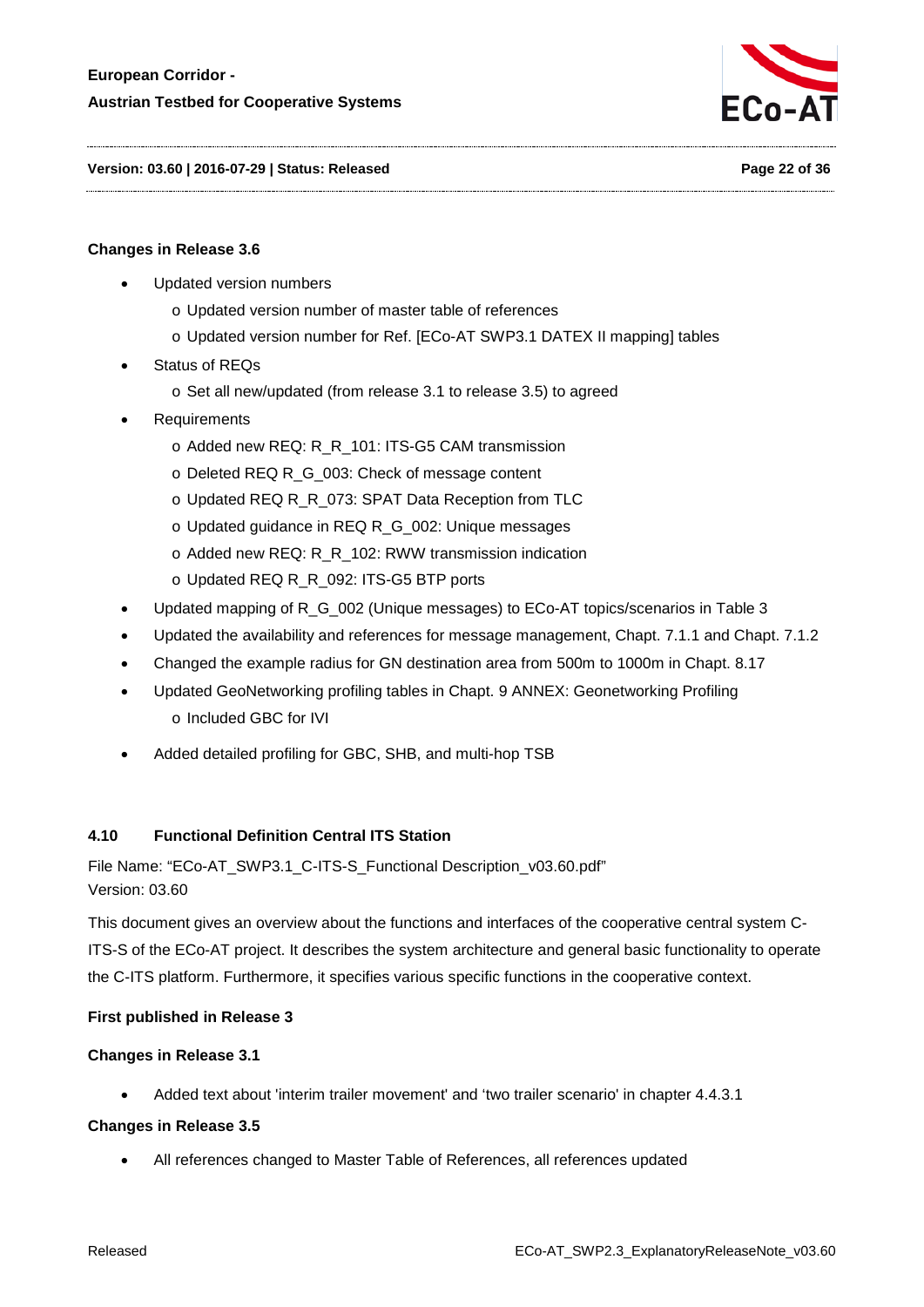

#### **Version: 03.60 | 2016-07-29 | Status: Released Page 23 of 36**

- Update of RWW process
- Update of CAM Aggregation process
- Updated requirements (REQs) based on TWG Open Issues

#### **Changes in Release 3.6**

- DENM references included
- IVI message validity update process overview included
- Remark included that the a split of related messages over two R-ITS-S is not allowed

# <span id="page-22-0"></span>**4.11 DATEX II Mapping Tables**

File Name: "ECo-AT\_SWP3.1\_DATEXII\_Mapping\_Tables\_v03.60.zip" Version: 03.60

This release document contains several Excel spreadsheets that define translation rules for mapping DATEX II source data from the TCC into the target formats of the ECo-AT Use Cases and vice versa. The mapping information supports downlink applications (from DATEX II to CAM, DENM and IVI) as well as uplink applications (from CAM, DENM to DATEX II) based on the existing DATEX II profiles of ECo-AT.

Use Case RWW (downlink)

o *DATEXII\_Translation\_RWW\_V03.60.xlsx*

• Use Case Other DENM Applications (downlink and uplink)

o *DATEXII\_Translation\_OtherDENM\_V03.60.xlsx*

- Use Case IVI (downlink)
	- o *DATEXII\_Translation\_IVI\_V03.60.xlsx*
- Use Case CAM Aggregation (incl. single vehicle data and travel time estimation) (uplink)

o *DATEXII\_Translation\_CAMAggregation\_V03.60.xlsx*

- Co-Existence / DSRC Protected Zones (downlink)
	- o *DATEXII\_Translation\_ProtectedZones\_V03.60.xlsx*

#### **First published in Release 3.5**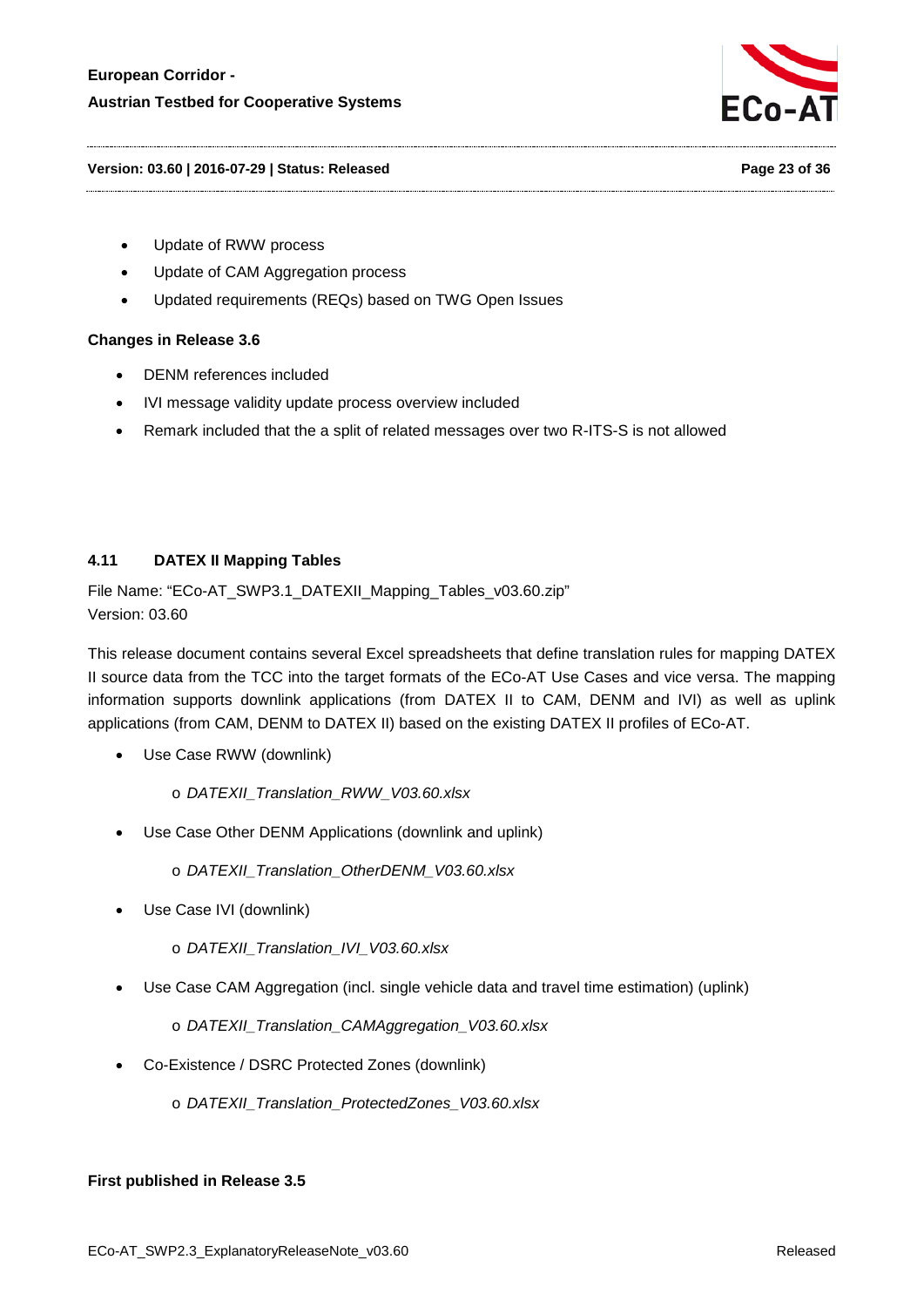

**Version: 03.60 | 2016-07-29 | Status: Released Page 24 of 36**

# **Changes in Release 3.6**

- RWW
	- o Clarification on mapping of actionId
	- o Corrected validityStatus definition
	- o Added mapping for hardShoulderStatus
	- o Added two additional elements (mobilityType (mobile, stationary) and roadworksDuration (longTerm, shortTerm))
- OtherDENM
	- o Clarification on mapping of actionId
	- o Corrected validityStatus definition
	- o Added mapping for 7 new event types
	- o Changed mapping of DENM events to DATEX II if no direct mapping is possible to the generic DATEX II record "Conditions" (with drivingConditionType = passableWithCare) with the description of the cause code to be put into the "nonGenericPublicComment" container
	- o Updated safety related messages and added the "urgency" data element
- IVI
- o Clarification on mapping of iviIdentificationNumber
- o Updated pictogram codes

# <span id="page-23-0"></span>**4.12 Interface Definition IF1 (C-ITS-S <-> TCC)**

File Name: "ECo-AT\_SWP3.1\_IF1\_DataSpecification\_v03.60.pdf" Version: 03.60

This document specifies the data exchange between Traffic Control Centre (TCC) and the cooperative ITS Server (C-ITS-S). The TCC sends use case related information (e.g. roadwork warnings, traffic events, signage information) to the C-ITS-S, which generates C-ITS conform messages and distributes them to the vehicles (V-ITS-S) using one or more Roadside Units (R-ITS). Vice versa, C-ITS-S receives ITS messages and traffic information from the V-ITS-S via the connected R-ITS-S and delivers this information to the TCC.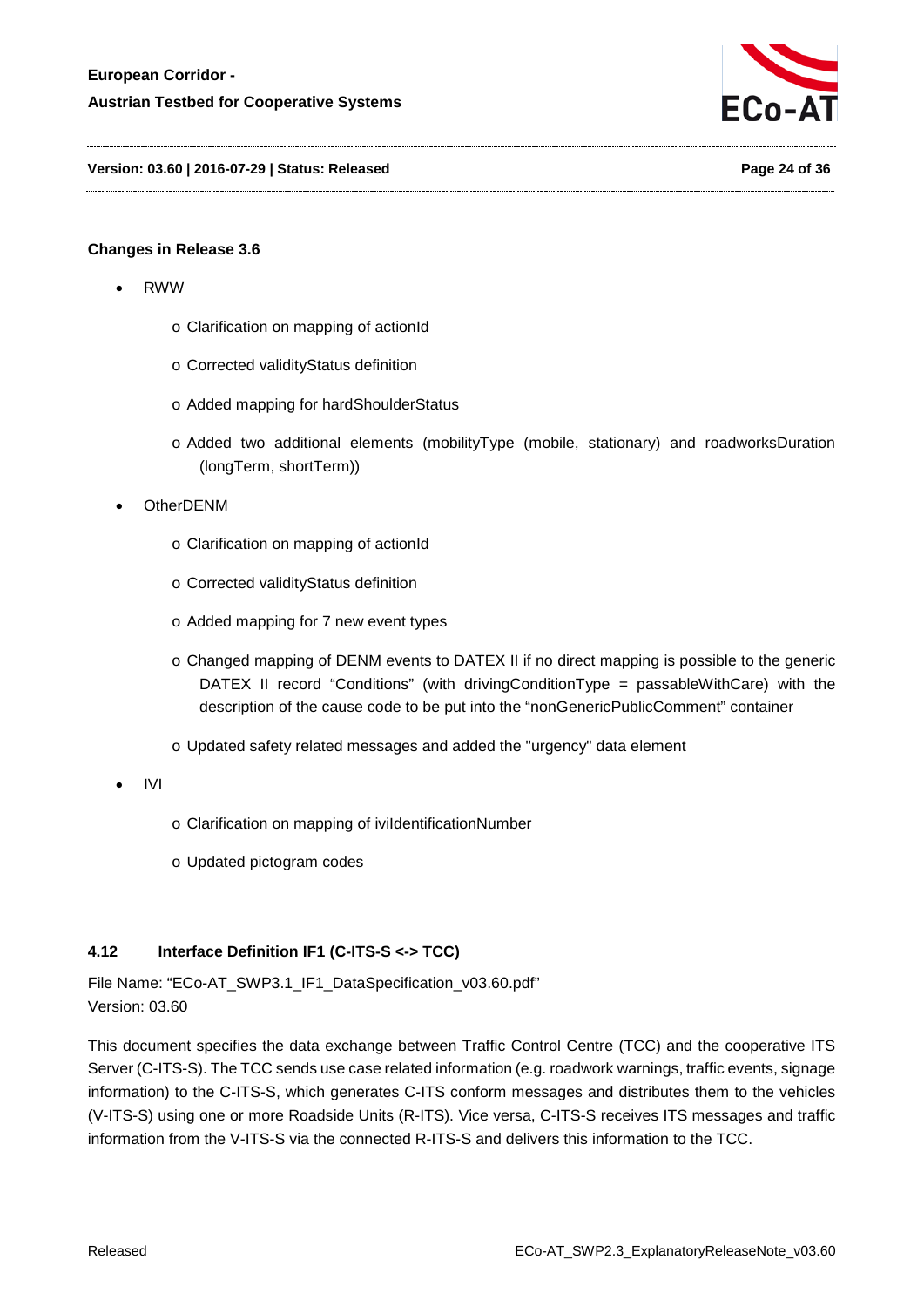

The purpose of this document is to specify the data elements which are exchanged on Interface 1 (IF1) between the TCC and the C-ITS.

#### **First published in Release 3**

**No Changes in Release 3.1**

#### **Changes in Release 3.5**

- All references changed to Master Table of References, all references updated
- New organization of document with references to external DATEX II mapping tables
- New DATEX II structure illustrations
- Inclusion of IF1 communication / data exchange between TCC and C-ITS-S
- New data elements (CAM Aggregation, Single Vehicle Data, Protected Zones)
- Data element description updated
- Content updated based on TWG Open Issues
- Concept of DATEX II message validity
- Message traceability concept

#### **Changes in Release 3.6**

- Typos and textual clarifications
- Sequence number schema
- Updated Augmented RWW description (multiple MaintenanceWork container)

#### <span id="page-24-0"></span>**4.13 Interface Definition IF3 Communication (C-ITS-S <-> R-ITS-S)**

File Name: "ECo-AT\_SWP3.1\_IF3\_Communication\_v03.60.pdf" Version: 03.60

This document specifies the interface and describes the (OCIT-C) data objects used for communication operations between C-ITS-S and R-ITS-S.

#### **First published in Release 3**

- Updated system overview and editorial changes
- Bidirectional communication between C-ITS-S and R-ITS-S
- Protocol encoding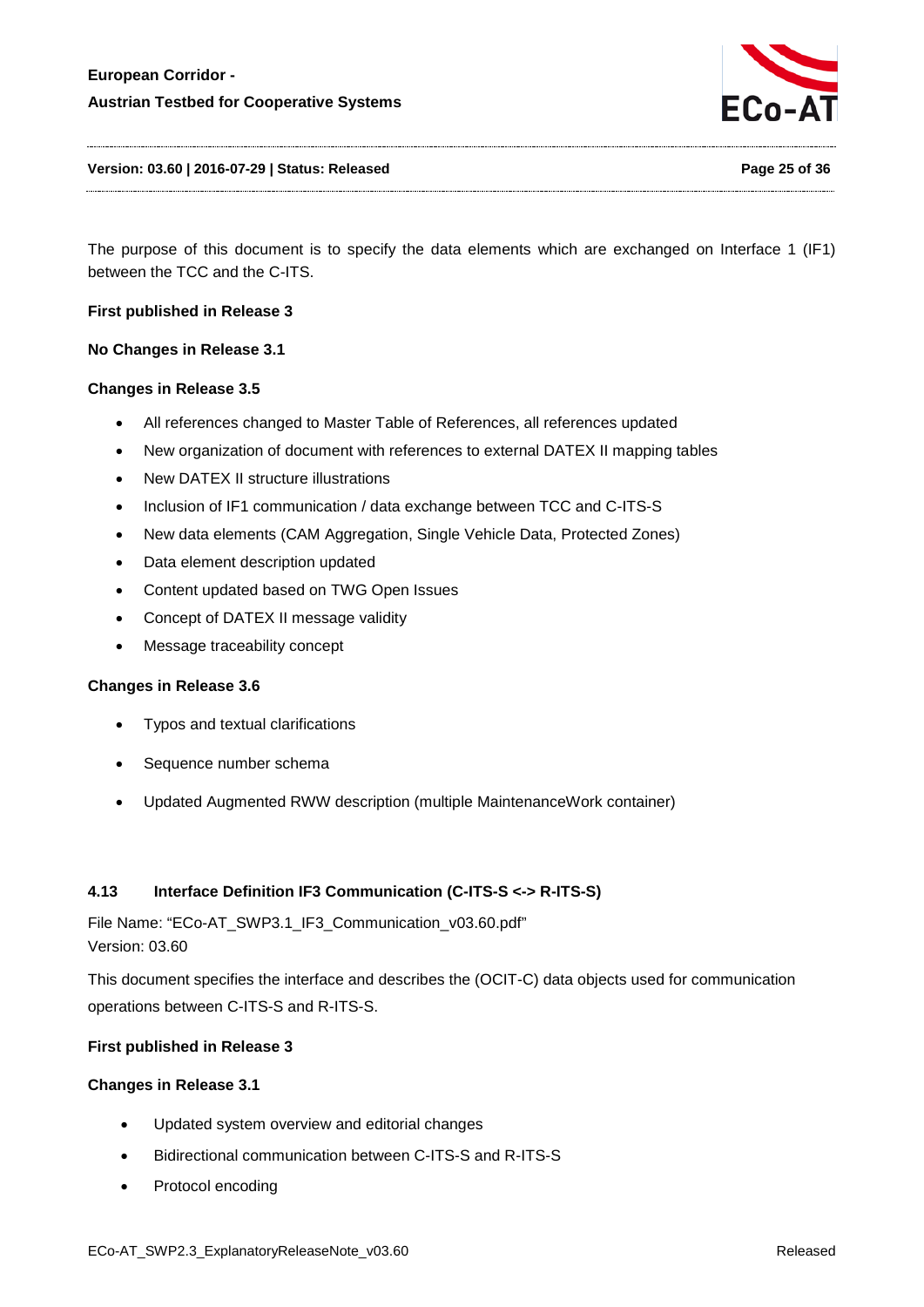

#### **Version: 03.60 | 2016-07-29 | Status: Released Page 26 of 36**

• Update on data types

# **Changes in Release 3.5**

- Changed references table to master table references document
- updated "ItsCommDENMType"
	- o included the optional flag "augmentation"
- updated "ItsCommDetectionZone" in Chapt. 4.1.3
	- o included "toleranceAngle"
	- o mentioned that the "angle" in "geoArea" are used in ECo-AT for the heading
- updated "ItsCommItsMessage" in Chapt. 4.1.9
	- o "gnInfo" is now optional
- deleted "ItsCommItsMessagetrace"
	- o the traceability is now covered by mapping of DATEX II "id" to ITS-G5 "sequenceNumber"
- added "ItsCommProtectedZones" for coexistence
- updated "dayTimeRunnigLightsOn" to "dayTimeRunningLightsOn"
- updated "ItsCommSecurityData"
	- o "sec-general" for IVI
- minor editorial changes

- Typos and textual clarifications
- clarification of IF3 data encoding rules
- definition of specific data element of e.g. DENM which are send with value 0 from C-ITS-S to R-ITS-S. The R-ITS-S inserts its own configured values in the data element before sending
- Scenario "R-ITS-S sending "basic RWW from R-ITS-S" DENM to C-ITS-S" added
- ItsCommGnData Destination area circle changed from 500m to 1000m
- ItsCommIVIType/mgmt changed from mandatory to optional
- ItsCommValidity/key changed from optional to mandatory
- ItsCommSecurityData sec-cam deleted
- ItsCommTransportType gn-gac included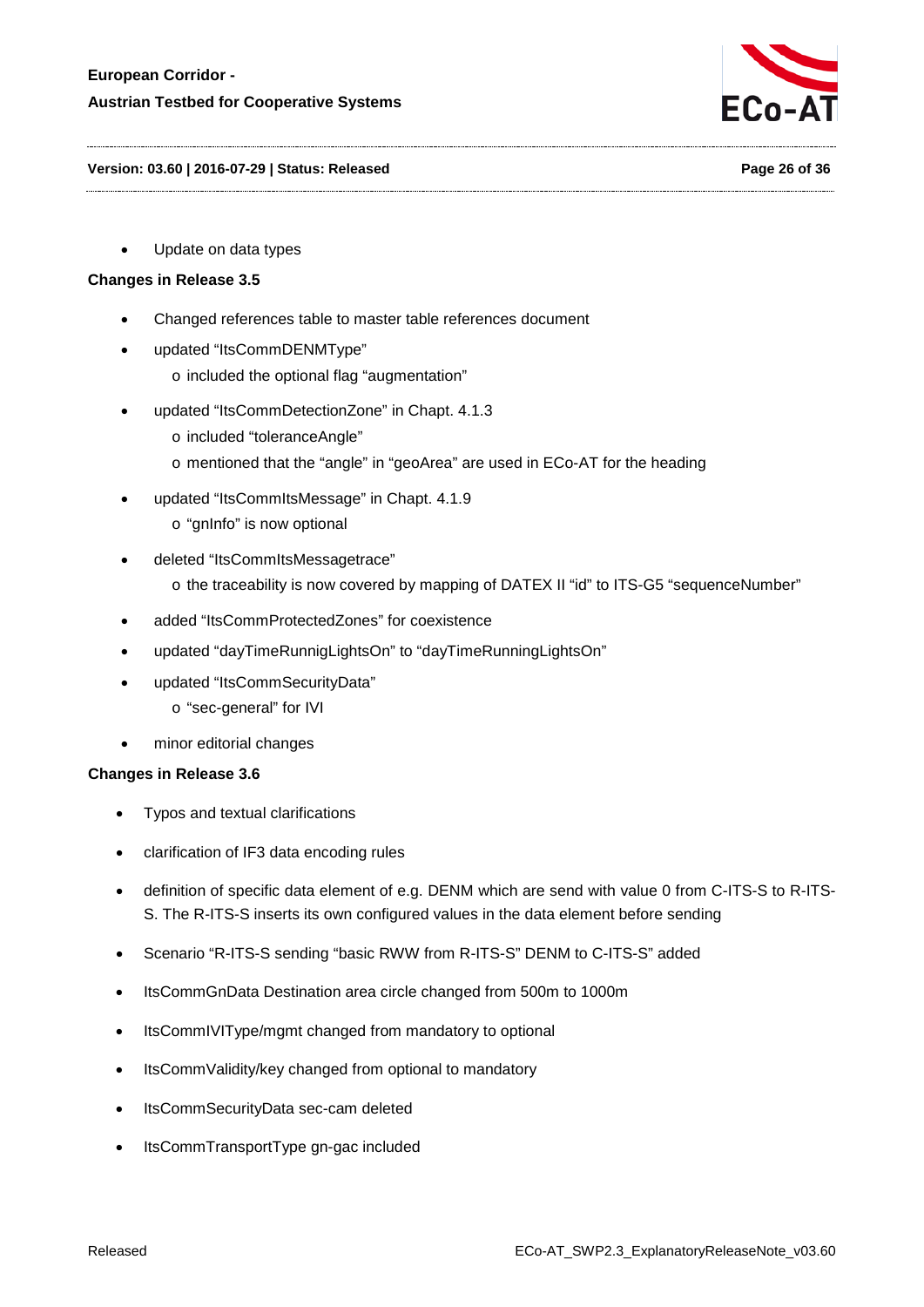

**Version: 03.60 | 2016-07-29 | Status: Released Page 27 of 36**

• Values aligned to XSD schema (ItsCommAggregation, ItsCommDENMType, ItsCommGnSource, ItsCommHeading, ItsCommIVIType, ItsCommPosition, ItsCommProtectedZones, ItsCommTrailerStatus, ItsCommValidity)

# <span id="page-26-0"></span>**4.14 Interface Definition IF3 Management (C-ITS-S <-> R-ITS-S)**

File Name: "ECo-AT\_SWP3.1\_IF3\_Management\_v03.60.pdf" Version: 03.60

This document specifies the interface and describes the (OCIT-C) data objects used for device management operations between C-ITS-S and R-ITS-S.

### **First published in Release 3**

### **Changes in Release 3.1**

- Updated system overview and editorial changes
- Bidirectional communication between C-ITS-S and R-ITS-S
- Protocol encoding
- Update on data types

### **Changes in Release 3.5**

- Changed references table to master table references document
- updated Figure 1: Communication scenarios
- updated first paragraph of Chapt. 3.2
- updated structure of Chapt. 4 Data types (former Chapt. 3.4)
- updated data element names (e.g. "DeviceCommand" à "RSU\_Device\_Command")
- updated "DeviceDownload"
	- o "content" is of type "xs:base64Binary"
	- o "url" is of type "xs:string"

- Typos and textual clarifications
- Improved Download description
- CAM forwarding deleted from R-ITS-S parameter data model
- R-ITS-S first installation and setup deleted and moved to R-ITS-S Functional Description
- Tables included for simple data elements ParameterNameType and KeyStringType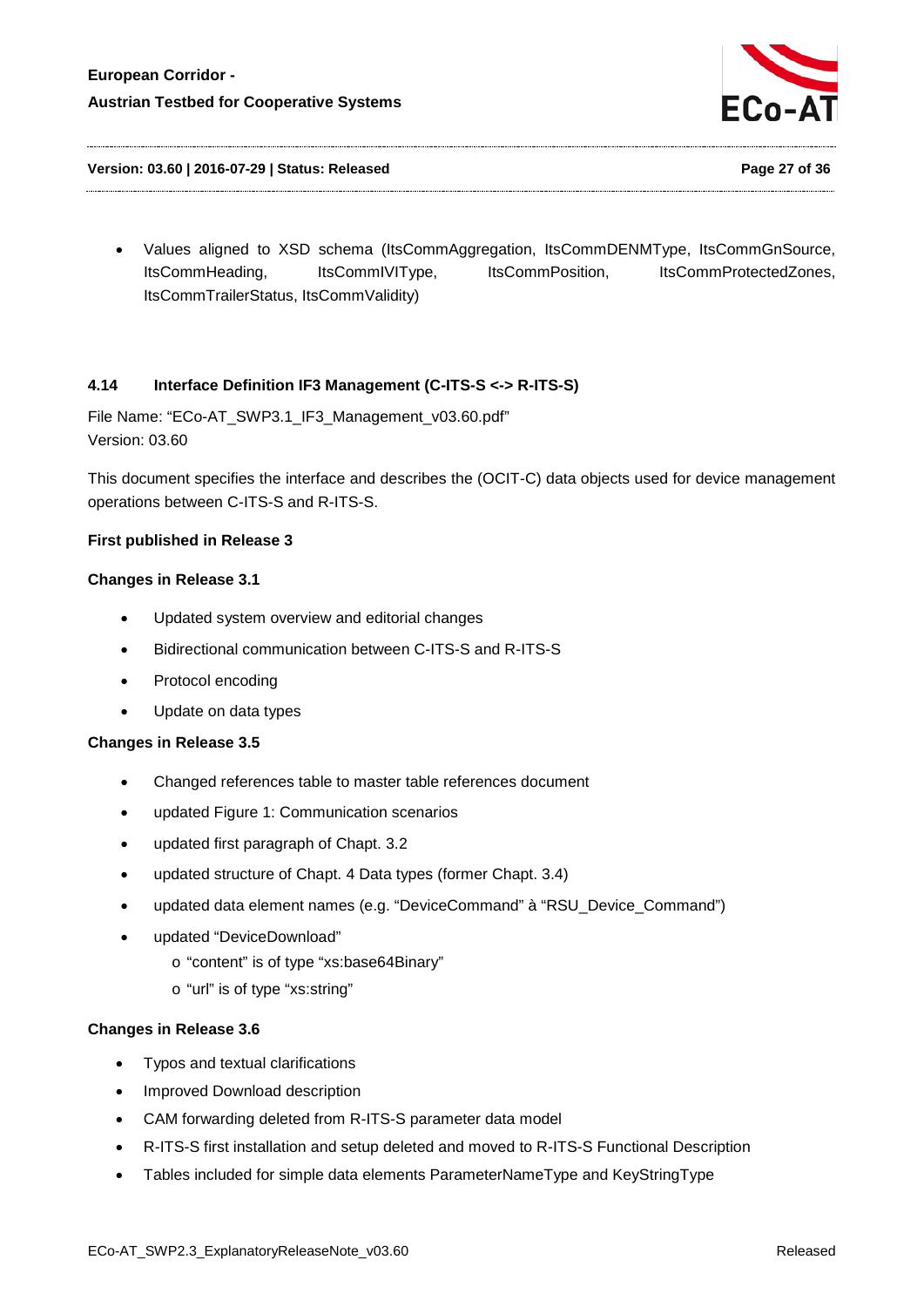

**Version: 03.60 | 2016-07-29 | Status: Released Page 28 of 36**

• Values aligned to XSD schema (base64Binary)

# <span id="page-27-0"></span>**4.15 IF3 (C-ITS-S <-> R-ITS-S) XML Schema Definition**

File Name: "ECo-AT\_SWP3.1\_IF3\_XML\_Schema\_Definition.zip" Version: 03.60

This release document contains the XML Schema Definitions for transfer of information over IF3 between C-ITS-S and R-ITS-S. The IF3 protocol defines data communication and management data elements which are encoded in the XML format which uses an XSD-Schema for validation. The data communication part is described in *itscomm-v03.60.xsd* and defines ECo-AT specific data and the transport of ITS data payload defined by ETSI and ISO. The management part is described in *devicemanagement-v03.60.xsd* and defines several management functionalities.

# **First published in Release 3.5**

### **Changes in Release 3.6**

• Data element alignment between updated IF3 document and XSD

# <span id="page-27-1"></span>**4.16 Functional Definition Roadside ITS Station**

File Name: "ECo-AT\_SWP3.2\_R-ITS-S\_Functional Description\_v03.60.pdf" Version: 03.60

This document describes the functionality in detail, which will be relevant for the R-ITS-S development. The document contains some clarification of the open issues of the SWP 2 documents by a functional description of the R-ITS-S. It will not be a detailed document for development. It clarifies and addresses the following issues:

- Description of the Interfaces to Trailer, V-ITS-S, TLC (Interface to C-ITS-S will be described in a separate document.
- Description of the data processing and management
- Description of the security

# **First published in Release 3**

# **Changes in Release 3.1**

• Figure 3: remove network connection TLC to the ASFINAG roadside backbone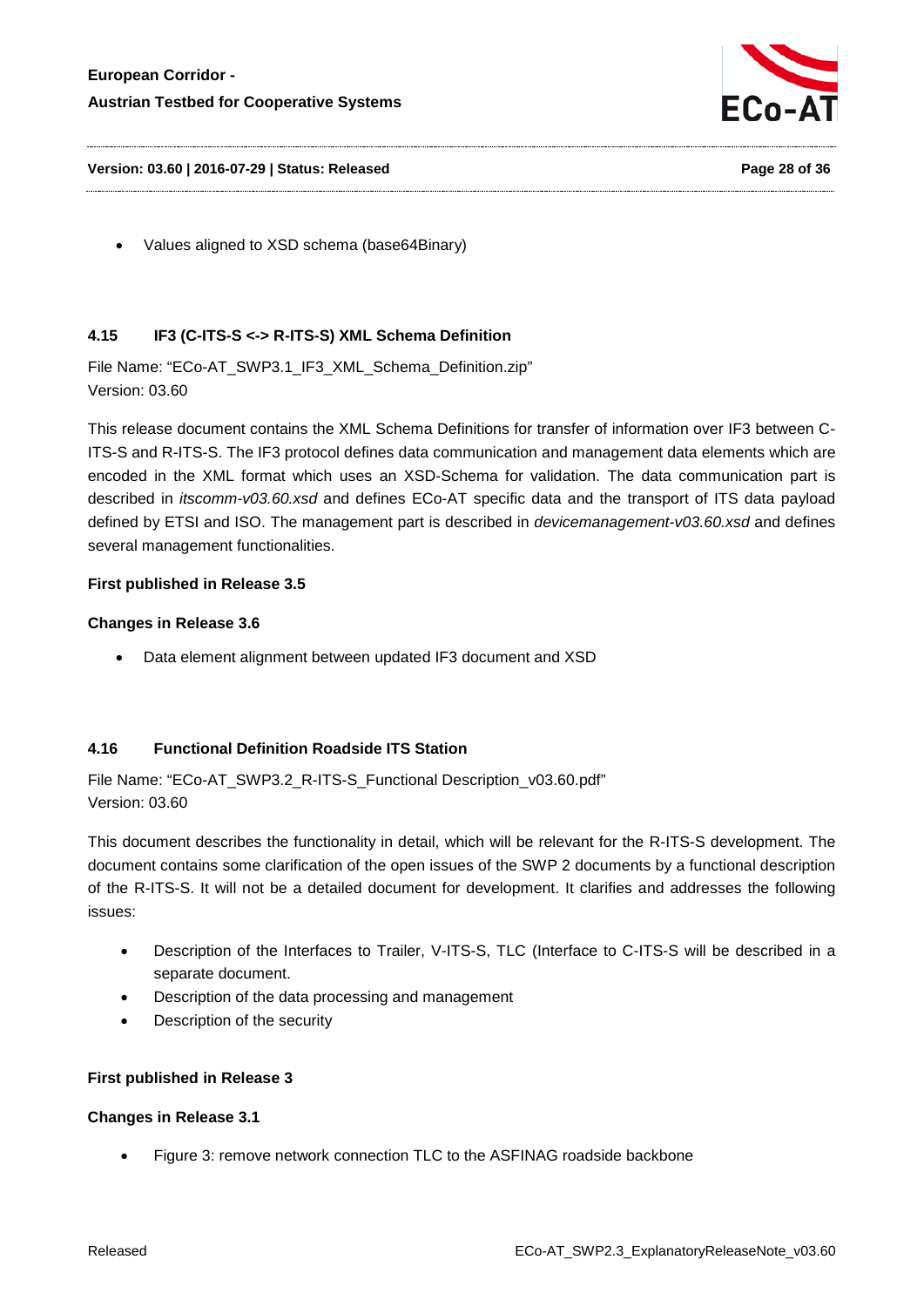

#### **Version: 03.60 | 2016-07-29 | Status: Released Page 29 of 36**

- Add capture 5.1.2 TLC in standalone mode
- Move of chapter 6.2.3 "remote access" to chapter 6.1.1 "configuration"

#### **Changes in Release 3.5**

- All references changed to Master Table of References, all references updated
- Updated requirements (REQs) based on TWG Open Issues

#### **Changes in Release 3.6**

- Typos and textual clarifications after review
- Informative Annex added (chapter 7)

### <span id="page-28-0"></span>**4.17 Functional Definition Vehicle ITS Station**

File Name: "ECo-AT\_SWP3.4\_V-ITS-S\_Functional Description\_v03.60.pdf" Version: 03.60

This document describes the ECo-AT V-ITS-S functionalities as it has been agreed by all ECo-AT partners at the time of writing.

- It creates a common understanding for all project partners in ECo-AT regarding the functionalities of the V-ITS-S.
- It serves as the basis for the development of the V-ITS-S in WP3.
- It is the basis for communication with the other Corridor partners in DE and NL in order to come to harmonized Corridor-wide specifications.

The document is not a finalized complete specification of the system, but it reflects the current status of the ECo-AT project. All not-yet-agreed specifications are described as such with an additional note.

#### **First published in Release 3**

#### **Changes in Release 3.1**

• Updated references for chapter 3.1 overview: IF4 (R-ITS-S <-> V-ITS-S) interface

#### **Changes in Release 3.5**

- Changed references table to master table references document
- Updated Figure 1 (changed IF5 from proprietary to specified in ECo-AT, added IF8)
- Split up the interface from C-ITS-S to V-ITS-S into IF5 (C-ITS-S <-> WEB server) and IF8 (WEB server <-> V-ITS-S) – changed text in Chapt. 3.1

### **No changes in Release 3.6**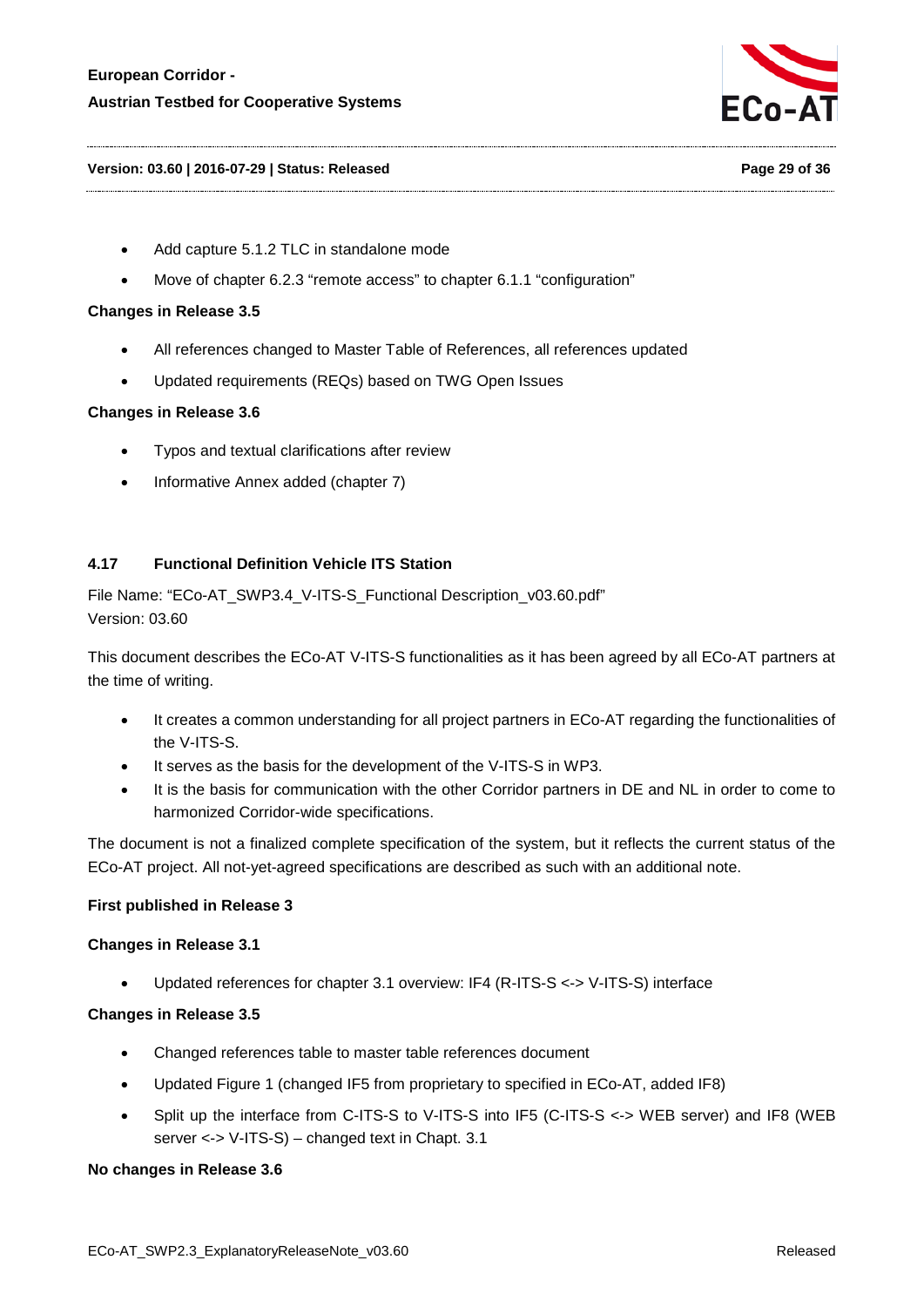

<span id="page-29-0"></span>**4.18 Security**

File Name: "ECo-AT\_SWP3.4\_Security\_v03.60.pdf" Version: 03.60

The security architecture document describes the IT system architecture to grant information security for the Eco-AT system. Information security is the preservation of confidentiality, integrity and availability of information; in addition, other properties, such as authenticity, accountability, non-repudiation, and reliability can also be involved. The security architecture document starts with the evaluation of the security architecture methodology, analyses the interfaces of the system and finishes by selecting security controls which need to be applied in the Eco-AT system.

#### **First published in Release 2**

### **Changes in Release 3**

- ETSI Threat Vulnerability and Risk Analysis (TVRA)
- Specification of security measures/protocol for the R-ITS-S to C-ITS-S interface, based on requirements identified in SWP 2.4
- Security management for ITS-G5 was put on hold
- Security management for the C-ITS-S to R-ITS-S interface was deemed unnecessary, as underlying interfaces (as implemented by ASFINAG and mobile communication operators) are considered secure.

# **No Changes in Release 3.1**

# **Changes in Release 3.5**

• Changed references table to master table references document

#### **Changes in Release 3.6**

• Updated Figure 1: High level ECo-AT system architecture

# <span id="page-29-1"></span>**4.19 Co-Existence**

File Name: "ECo-AT\_SWP3.5\_Coexistence\_v03.60.pdf" Version: 03.60

This document gives an overview about the radio frequency coexistence of the new emerging cooperative intelligent transportation system operating at 5.9 GHz frequency and the existing road tolling installations operating at 5.8 GHz. The document defines the requirements for the coexistence within the ECo-AT project.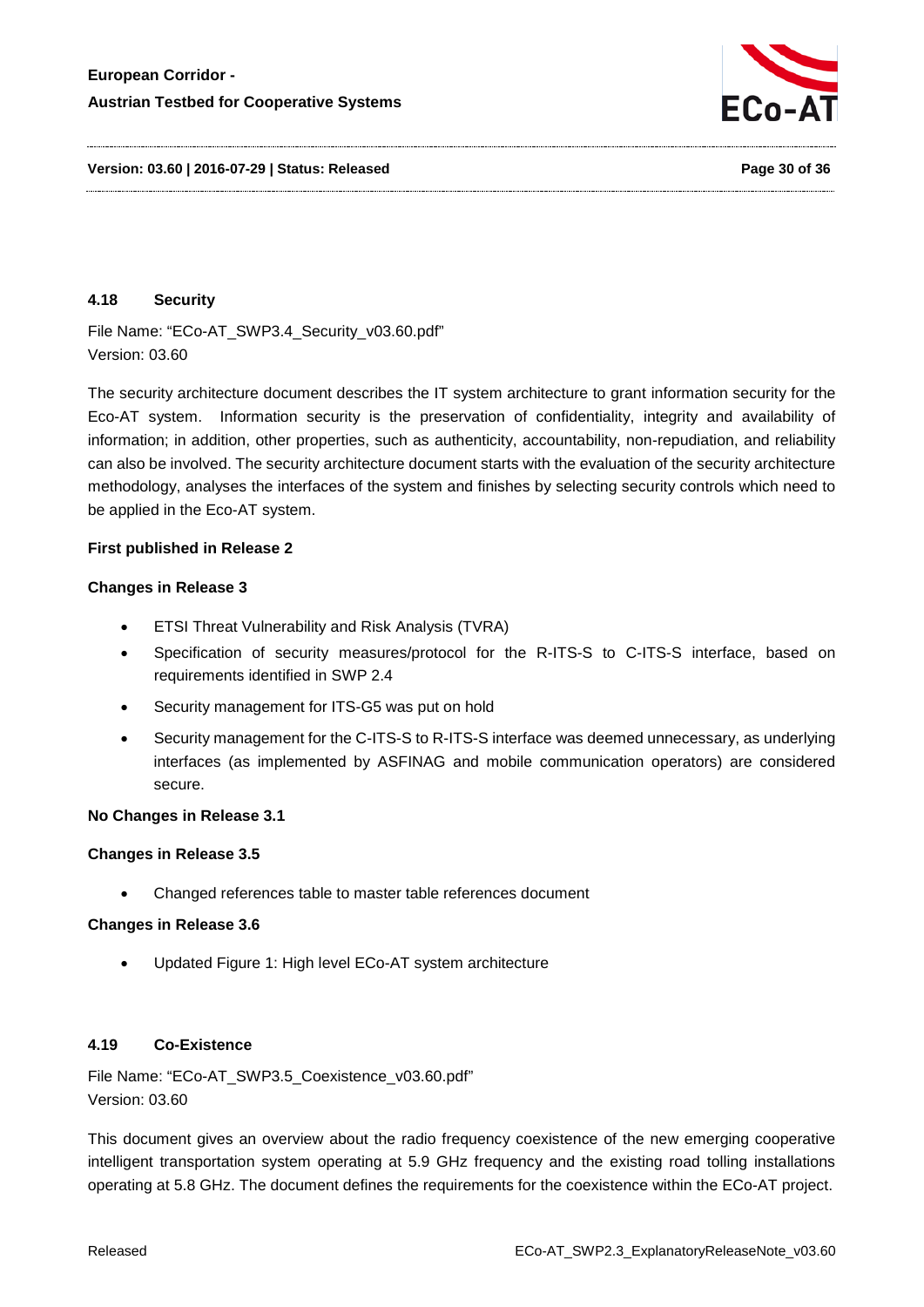

**Version: 03.60 | 2016-07-29 | Status: Released Page 31 of 36**

### **First published in Release 3.5**

#### **Changes in Release 3.6**

- Revision of description of the coexistence modes in the Introduction
- Revision of protected zone and radius description, adding that the radius is set by the operator and is then adapted by the OBU based on emission parameters
- Added overview figure of a coexistence scenario
- Technical details added to description of 3 detection strategies
- Added paragraph on what is different for fixed ITS stations
- Minor changes in Section 3
- Technical details added to data element description in Section 4
- Short description of protected zone data dissemination added with reference to requirements
- Example changed to a real toll gantry with non-default protection radius

#### <span id="page-30-0"></span>**4.20 Convergence of ITS-G5 with cellular communication systems**

File Name: "ECo-AT\_SWP3.6\_Convergence\_v03.60.pdf" Version: 03.60

The document presents the approach that Eco-AT will adopt regarding the convergence strategy among ITS G5 and mobile networks. In addition, it presents the main considerations with respect to the use of the technologies involved in the Eco-AT use cases and the C-ITS entities involved in the convergence process. It analyses and describes the ways to achieve an independent implementation of the communication technology related to the use cases. Messages transmitted through ETSI ITS G5 or cellular networks should convey the same information to the final user.

#### **First published in Release 2**

#### **Changes in Release 3**

- Minor refinements on the Release 2 document version
- New section called implementation that includes the specification of IF5: ITS-MOB (based on IF3: C- $ITS-S \leq R-ITS-S)$

#### **Changes in Release 3.1**

Minor changes based on project partner comments

### **Changes in Release 3.5**

• All references changed to Master Table of References, all references updated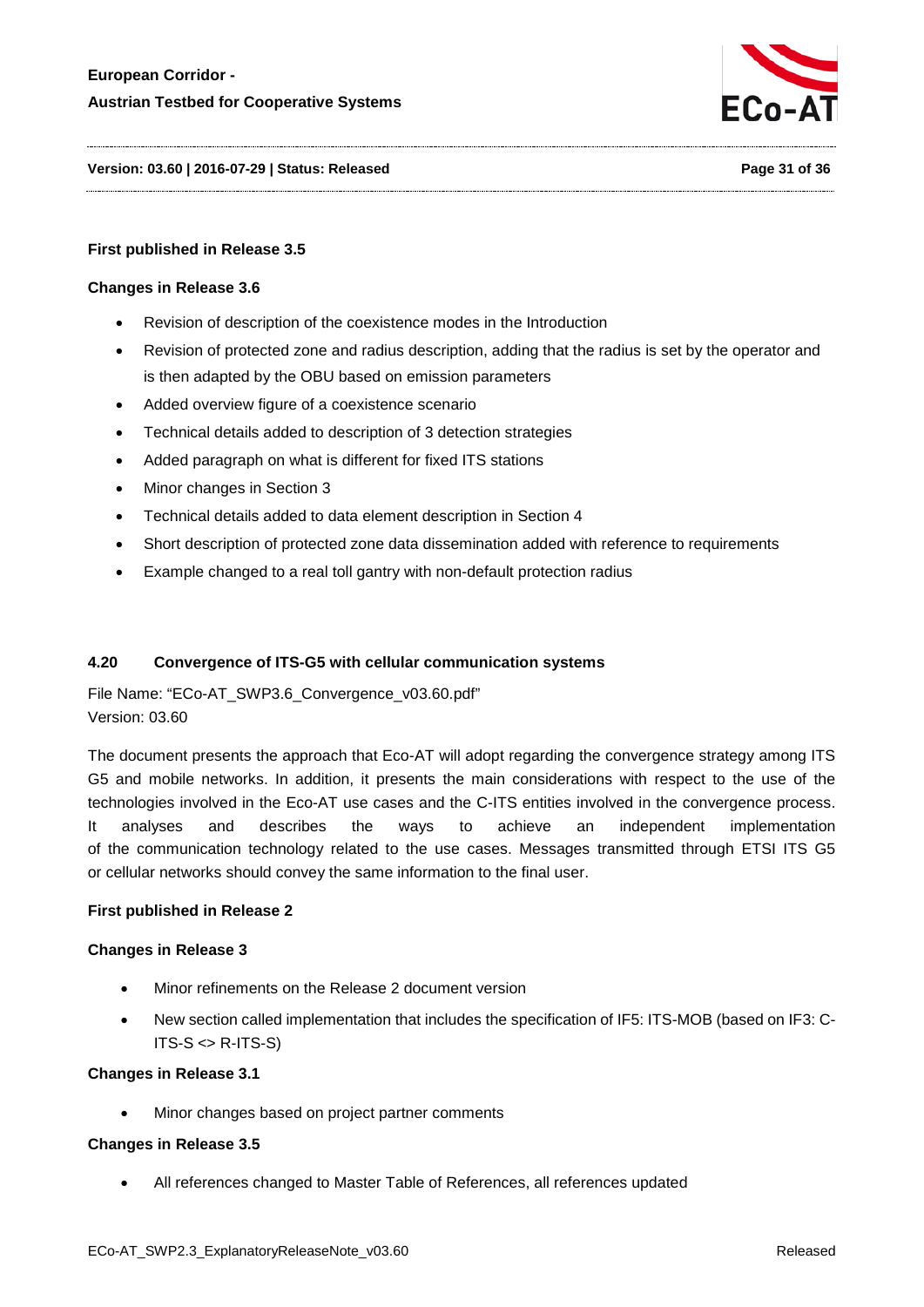

**Version: 03.60 | 2016-07-29 | Status: Released Page 32 of 36**

**No Changes in Release 3.6**

# <span id="page-31-0"></span>**4.21 Concept for Upwards Compatibility**

File Name: "ECo-AT\_SWP2.7\_UpwardsCompatibility\_v03.60.pdf" Version: 03.60

Cooperative ITS systems are just before its first step of commercial introduction. Despite all the progress made, it is obvious that further operational experience will trigger several changes to the C-ITS system and its affiliated operational processes. Thus the system is exposed to unexpected and expected changes due to various influence factors.

This document investigates potential changes of the environment and technology of C-ITS and derives requirements and design recommendations which allow the cooperative ITS system to cope best expected developments in future.

**First published in Release 2**

**No Changes in Releases 3, 3.1, 3.5 and 3.6**

# <span id="page-31-1"></span>**4.22 Living Lab Concept**

File Name: "ECo-AT\_SWP3.7\_LivingLab\_v03.60.pdf" Version: 03.60

The Living Lab document shall clarify the role of the Living Lab in the project phases 1 and 2 and declare the necessary parts of the Living Lab as well as the Test objectives and Test objects in the two phases of ECo-AT. Furthermore, the test concept is explained and the necessary steps for the implementation of the Living Lab are pointed out.

The document shall clarify and address the following issues

- what is the role of the Living Lab in the different project phases
- what are the test objectives
- what is "inside" Living Lab and what is "outside"
- which types of tests are necessary to reach the test objectives
- what are the necessary Test tools
- what is a possible plan for the test sequence
- what are the implementation steps for the Living Lab und the Test tools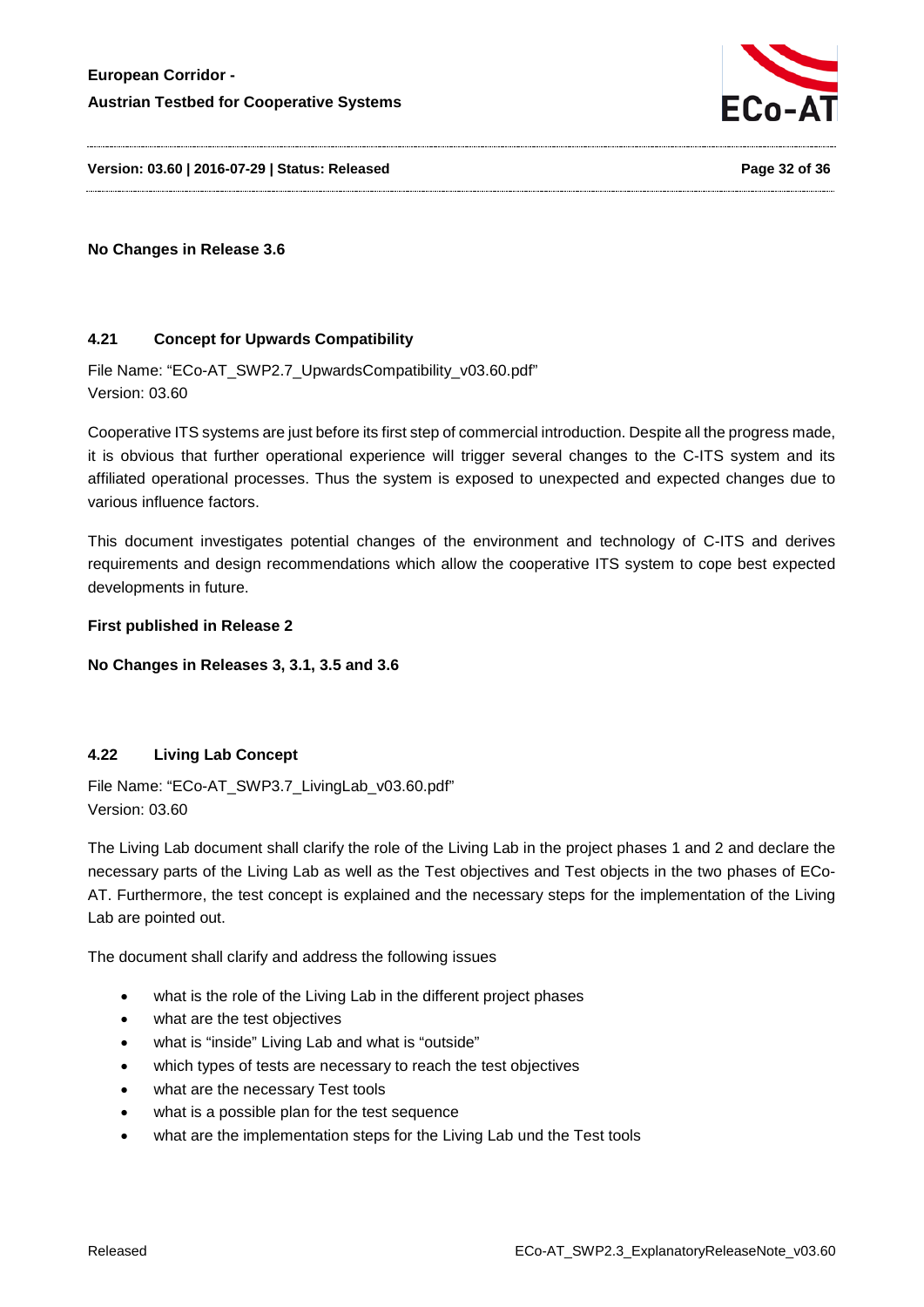

#### **Version: 03.60 | 2016-07-29 | Status: Released Page 33 of 36**

#### **First published in Release 2**

#### **No Changes in Release 3**

#### **Changes in Release 3.1**

- Non-functional requirements have been commented and moved to appendix
- Objective and scope of Living Lab have been clarified. For instance, since C2C-CC specification is applied for PKI, interface IF2 is not within test scope
- Details for Living Lab network concept have been added
- Details for particular test sites for third parties (easier access aso.) have been added.
- Overview of test concept has been clarified
- Background for test areas as well as co-existence and cross-border tests have been added
- The test procedure has been updated

#### **Changes in Release 3.5**

- All references changed to Master Table of References, all references updated
- Updated Living Lab Role and Scope

#### **No Changes in Release 3.6**

# <span id="page-32-0"></span>**4.23 C-ITS System Monitoring**

File Name: "ECo-AT\_SWP2.3\_SystemMonitoring\_v03.60.pdf" Version: 03.60

This document describes a high level, system wide monitoring framework, which runs in parallel of the ECo-AT C-ITS architecture. The monitoring framework enables the operator to identify faults at a system level that the individual system components are not capable of detecting themselves, such as bottleneck and anomaly detection. A monitoring system, which is distinctly parallel to the C-ITS system is used for capturing network traffic flows and analysing this traffic for the use of reasoning on network behaviour. It is not used for any maintenance specific aspects (like logging or SNMP), which focus on the operation of the network.

The concept of a C-ITS monitoring system defines an independent system from C-ITS that observes network operation in real-time. This provides a holistic view on the network that enables various analysing capabilities such as quality management of the network, traceability of network events and detection of network anomalies. The monitoring system generates data at each monitored network element, processes the data and provides information to the operators of the C-ITS. Therefore, it represents a tool that supports network operations and enables complex analyses that exceed common network management functions.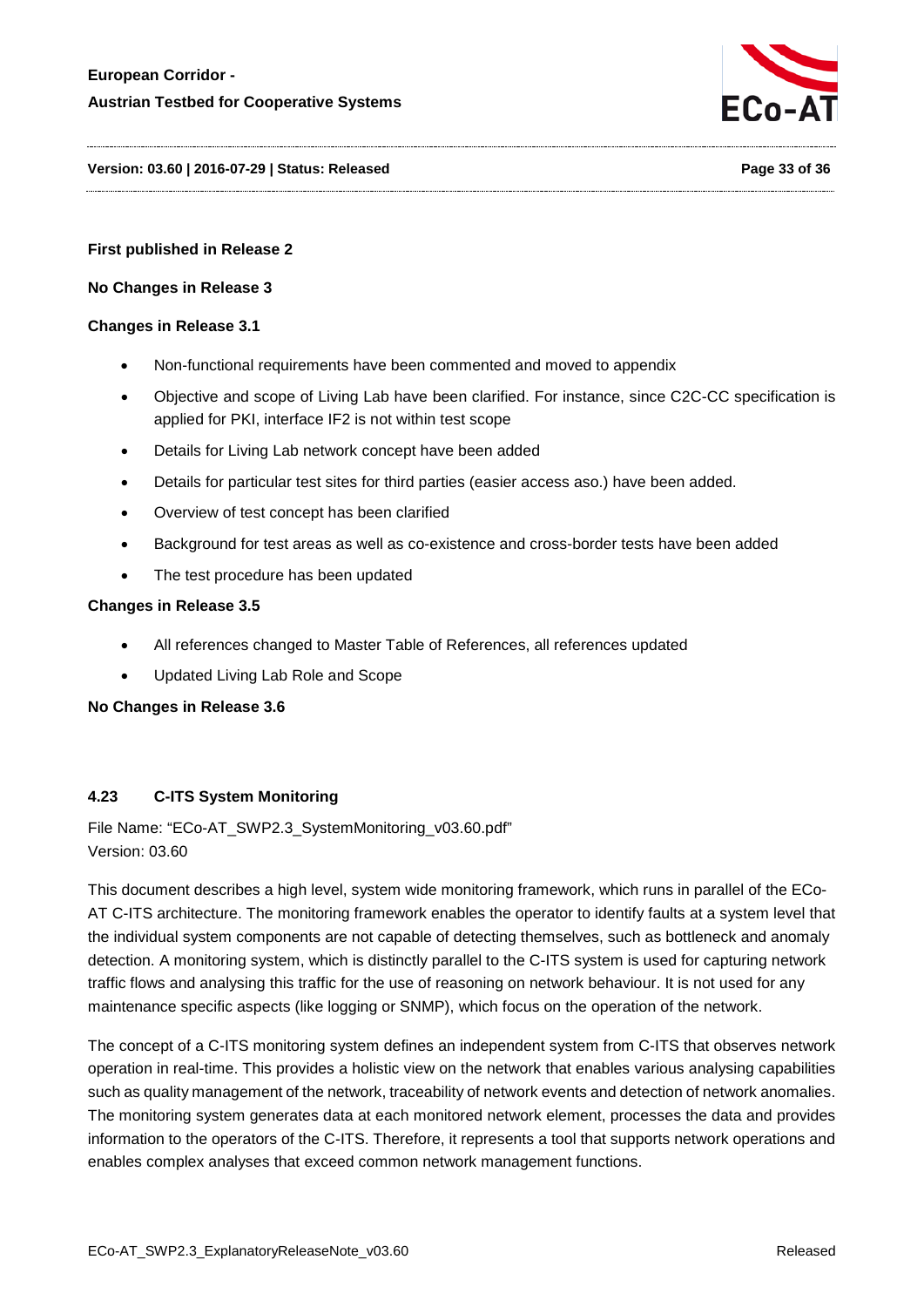

**Version: 03.60 | 2016-07-29 | Status: Released Page 34 of 36**

#### **First published in Release 2**

#### **Changes in Release 3**

- Removal of all traffic encryption scenarios as road operators networks are considered as trusted networks (based on discussion with ASFINAG and ECo-AT project partners)
- Adaptation of non-encryption scenario for monitoring without R-ITS-S LAN interface
- Removal of concept disclaimer
- Changes to the security chapter to match non-encryption scenarios
- Clean-up and preparation for Release 3

#### **Changes in Release 3.1**

• Added explanation of IVI and SPAT/MAP within the context of the Living Lab C-ITS Monitoring deployment

#### **Changes in Release 3.5**

- All references changed to Master Table of References, all references updated
- Removal of outdated information

**No Changes in Release 3.6**

#### <span id="page-33-0"></span>**4.24 Guideline for Living Lab**

File Name: "ECo-AT\_SWP4.8\_GuidelineForLivingLab\_v03.60.pdf" Version: 03.60

This document contains general information for ECo-AT project partners and 3<sup>rd</sup> parties in order to access the Living Lab environment for performing conformance and acceptance tests:

- Living Lab Network Access and Integration
- Installation Guideline Roadside Infrastructure
- Test Procedure
- **Contact Persons**
- Terms & Conditions

#### **First published in Release 3.1**

#### **Changes in Release 3.5**

• All references changed to Master Table of References, all references updated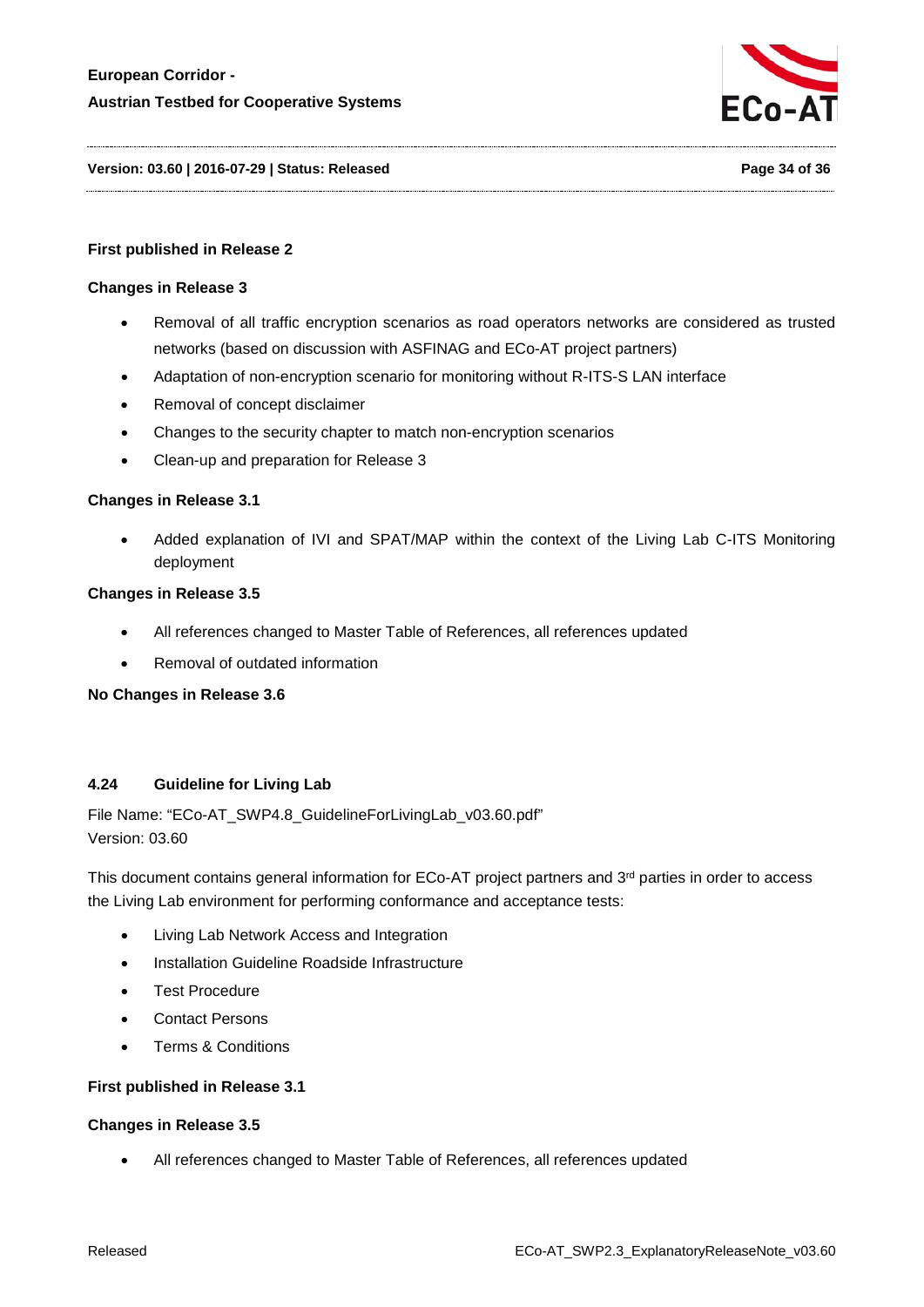

**Version: 03.60 | 2016-07-29 | Status: Released Page 35 of 36**

- Updated Test sites for third parties
- Updated Test Procedure

**No Changes in Release 3.6**

# <span id="page-34-0"></span>**4.25 C-ITS-S Test Specification**

File Name: "ECo-AT\_SWP4.1\_C-ITS-S\_Test\_Specification\_v03.60.pdf" Version: 03.60

This document lists all test cases relevant to the C-ITS-S required for system requirements verification and validation. Each test case is described using the same template striving after completeness and comprehensibility.

### **First published in Release 3.6**

# <span id="page-34-1"></span>**4.26 R-ITS-S Test Specification**

File Name: "ECo-AT\_SWP4.2\_R-ITS-S\_Test\_Specification\_v03.60.pdf" Version: 03.60

This document lists all test cases relevant to the R-ITS-S required for system requirements verification and validation. Each test case is described using the same template striving after completeness and comprehensibility.

#### **First published in Release 3.6**

#### <span id="page-34-2"></span>**4.27 Co-Existence Test Specification**

File Name: "ECo-AT\_SWP4.5\_Coexistence\_Test\_Specification\_v03.60.pdf" Version: 03.60

This document lists all test cases relevant to the topic of coexistence required for system requirements verification and validation. Each test case is described using the same template striving after completeness and comprehensibility.

#### **First published in Release 3.6**